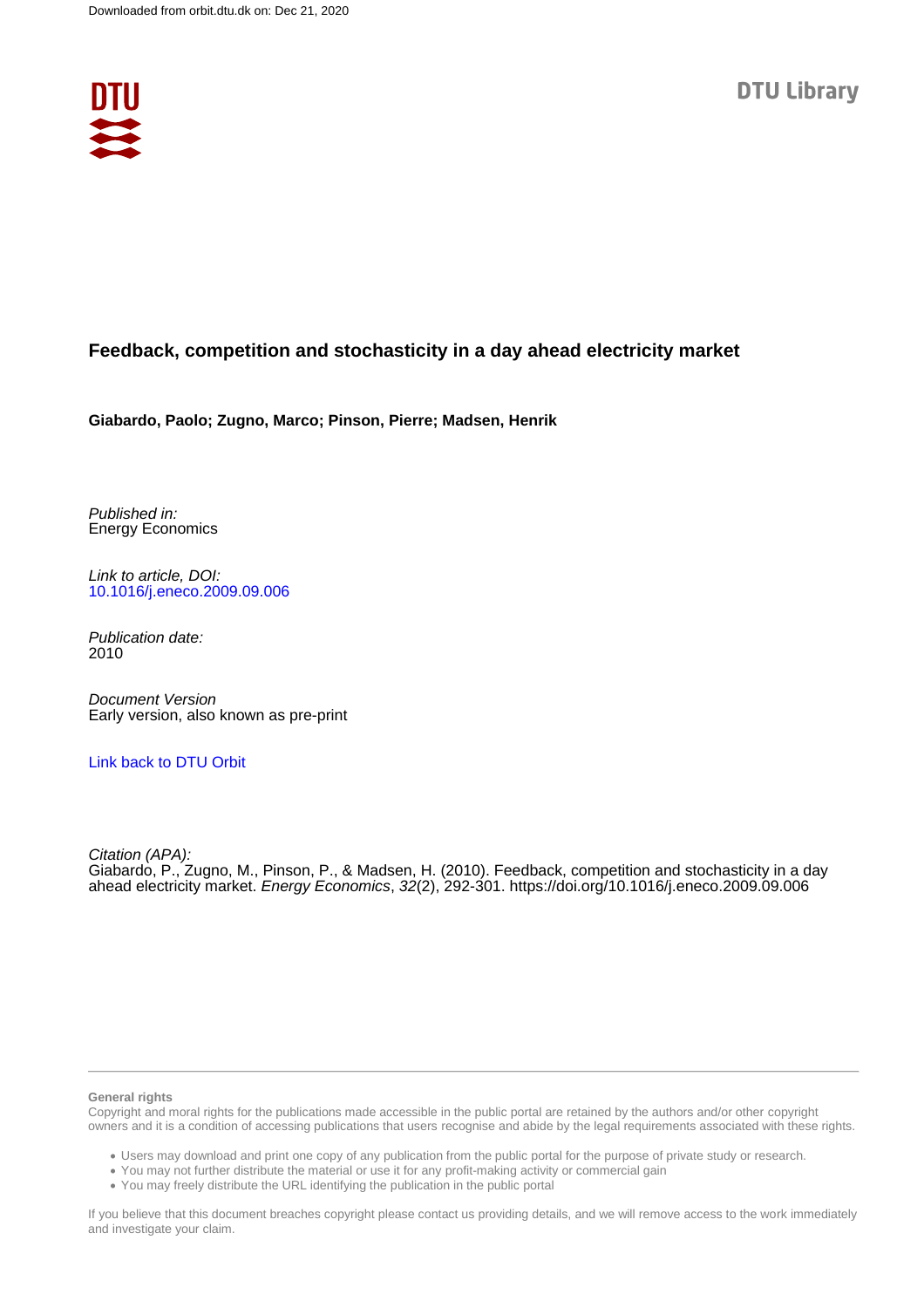# Feedback, competition and stochasticity in a day-ahead electricity market<sup> $\hat{\mathbf{x}}$ </sup>

Paolo Giabardo<sup>a</sup>, Marco Zugno<sup>a</sup>, Pierre Pinson<sup>\*,a</sup>, Henrik Madsen<sup>a</sup>

<sup>a</sup>DTU Informatics, Technical University of Denmark, Richard Petersens Plads 321 DK-2800 Kgs. Lyngby, Denmark

#### Abstract

Major recent changes in electricity markets relate to the process for their deregulation, along with increasing participation of renewable (stochastic) generation e.g. wind power. Our general objective is to model how feedback, competition and stochasticity (on the production side) interact in electricity markets, and eventually assess what their effects are on both the participants and the society. For this, day-ahead electricity markets are modeled as dynamic closed loop systems, in which the feedback signal is the market price. In parallel, the Cournot competition model is considered. Mixed portfolios with significant share of renewable energy are based on stochastic threshold cost functions. Regarding trading strategies, it is assumed that generators are looking at optimizing their individual profits. The point of view of the society is addressed by analyzing market behavior and stability. The performed simulations show the beneficial effects of employing long term bidding strategies for both generators and society. Sensitivity analyses are performed in order to evaluate the effects of demand elasticity. It is shown that increase in demand elasticity reduces the possibility for the generators to exploit their market power. Furthermore, the results suggest that introduction of wind power generation in the market is beneficial both for the generators and the society.

<sup>✩</sup>Paolo Giabardo and Marco Zugno contributed to this work at a similar level and should both be seen as main contributor and main author.

<sup>∗</sup>Corresponding author. DTU Informatics, Technical University of Denmark, Richard Petersens Plads, bg. 321(020), DK-2800 Kgs. Lyngby, Denmark. Tel. +45 4525 3428. Fax. +45 4588 2673

Email addresses: paolo.giabardo@gmail.com (Paolo Giabardo), marco.zugno@gmail.com (Marco Zugno), pp@imm.dtu.dk (Pierre Pinson), hm@imm.dtu.dk (Henrik Madsen)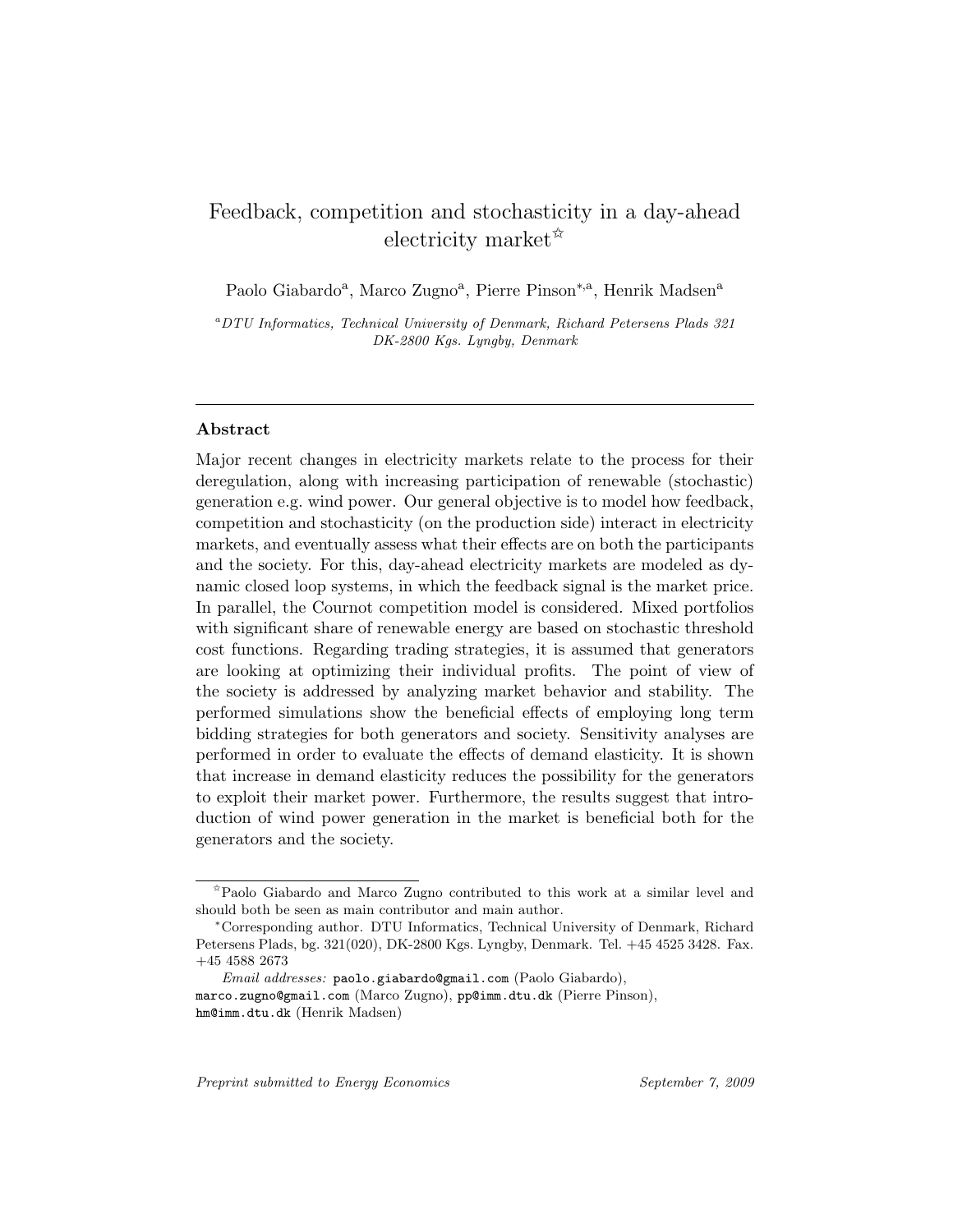## Key words:

JEL: Q 41, electricity markets, strategic bidding, renewable energy, stochastic control theory, optimization

#### 1. Introduction

Power markets worldwide have been monopolistic for the most part of the 20th century, but in the recent years they have undergone a significant restructuring process. In fact, since the 1980s, the trend in many countries has been to reshape the traditional regulated power industry in a more open way, with the aim of encouraging competition and increasing its efficiency. Several structures for deregulated energy markets have been proposed over the years in different countries. Among these, the power pool (poolco type, see Garber et al. (1994)) has been the most successful one. It is also the structure of the electricity market that is addressed by this work, in which emphasis is on the NordPool day-ahead market (NordPoolSpot website, 2009).

The existing literature on the subject underlines two distinctive features of day-ahead electricity markets: they are dynamic and stochastic. Additionally to these two aspects, *competition* exists as the central mechanism for market efficiency.

The first feature is basically due to the non-storability of energy in big amounts. As a result, demand and offer of energy must be balanced at every instant. The cost function for the GENCOs is usually increasing with respect to the quantity produced: hence, the higher the demand, the higher the cost. The demand has large variations over time, both on a daily and on a seasonal scale, so will do the cost. This also holds for the case of the NordPool day-ahead market, whose dynamic characteristics have been well acknowledged, for instance in Erzgräber et al. (2008) and Bask et al. (2007). The predominant approach in the literature so far has been to consider the auctioning periods as independent of each other. The techniques used span from stochastic optimization either through Markov decision process (among the many, Song et al. (2000)) or genetic algorithm (Richter and Sheble (1998)), to Lagrangian relaxation (Guan et al. (2001)), stochastic dynamic programming (Ni et al. (2004)) and game theory based algorithms (Park et al. (2001)). Generally, this approach has led to the development of strategies that overlook the market dynamics. As a matter of fact, the period to period interrelation between the bids and the periodicity in the demand characteristic represent just two straightforward arguments substantiating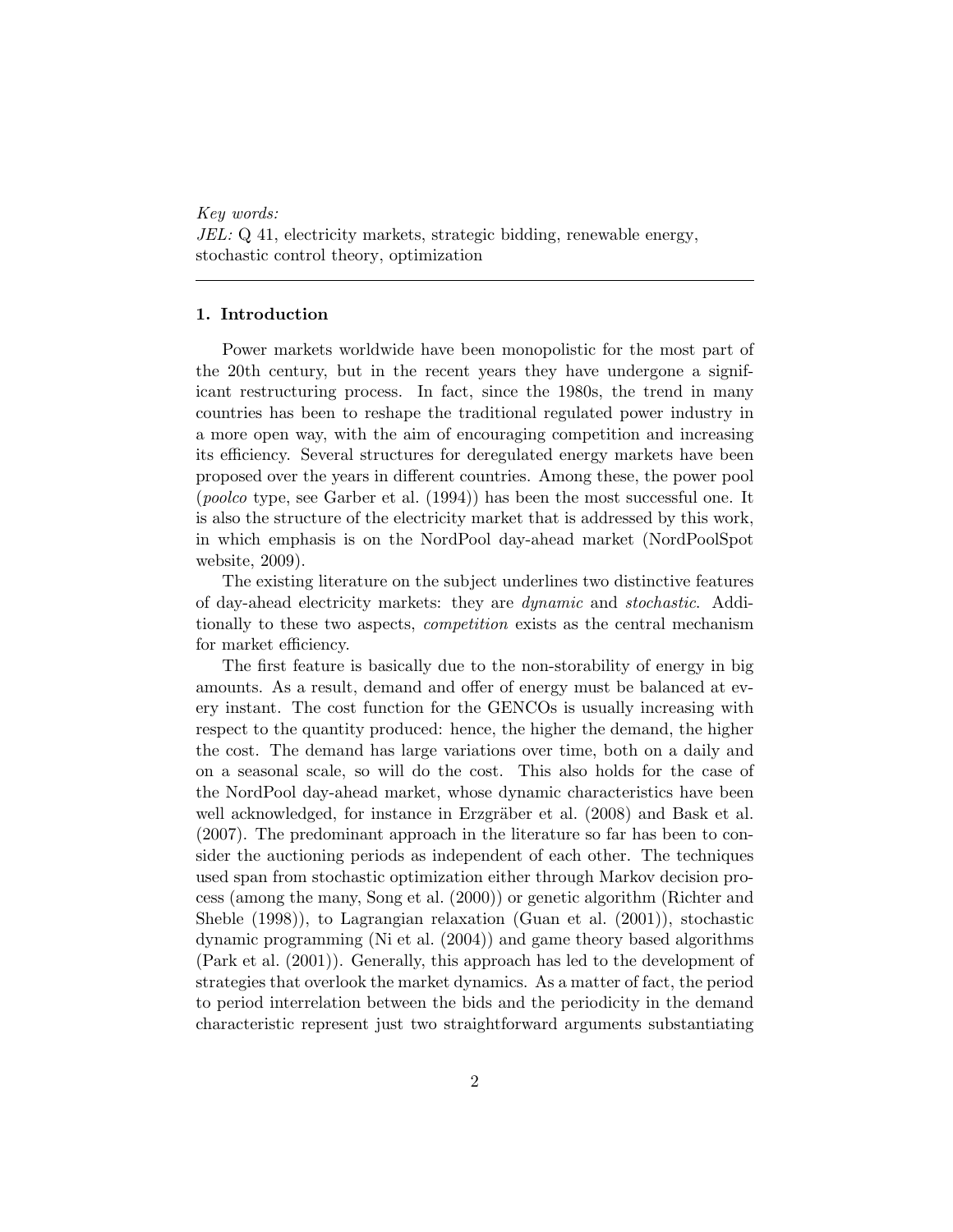the importance of modeling the energy market as a dynamic system. Nevertheless, as of now, little of the existing work has undertaken this direction; among the few exceptions Alvarado (1997), Liu (2006) and Conejo et al. (2002).

The second important characteristic of energy markets, besides the inherent dynamics, is the presence of uncertainty. This is not a brand new issue, and has already been analyzed in the literature (among the many Singh (2008), Liu (2006), Wen and David (2001), Swider and Weber (2006)) whose approaches can be divided into two main branches. The first one considers systems in which the demand function is stochastic, as in Liu (2006). The second approach, instead, emphasizes the difficulty of estimating precisely the competitors' behavior and, hence, models their bids as stochastic, as in Wen and David (2001). However, especially in the recent years, the trend has been to increase the share of electricity generated from renewable energy sources, as a result of the growing attention paid to environmental issues. Renewable energy generation is by nature uncertain, although to different extents depending on the different sources. Indeed, it turns out (see Jónsson et al.  $(2009)$ ) that its inclusion in the market on a significant scale pushes the effect of the two aforementioned sources of uncertainty into the background.

In this article a dynamic and stochastic model of energy markets penetrated by wind power production is presented. Our objective is to investigate the unexplored topic stemming from the combination of dynamic modeling and stochasticity in the production. We focus on the interrelation between the bids placed for the same auctioning periods in following days, since it represents the most relevant dynamic feature of power markets, as shown, for instance, by the daily periodic pattern of the demand function. Regarding the stochasticity, ideally, all sources of uncertainty should be accounted for. Here it is decided to focus specifically on the supply side, which, as mentioned above, represents the dominant source of uncertainty for markets significantly penetrated by renewable energy production e.g. wind energy. The accounting of both these features renders our work relevant insofar as it gives a particularly faithful description of the real markets as they have evolved in the recent years.

The feature that makes our approach innovative is represented by the fact that stochastic cost functions are considered for the generators. Then, stochastic optimal control theory is used in the derivation of the dynamic model. Our belief is that control theory represents an effective tool for describing and modeling electricity markets. This confidence springs mainly from two observations. Firstly, modeling the electricity market as a closed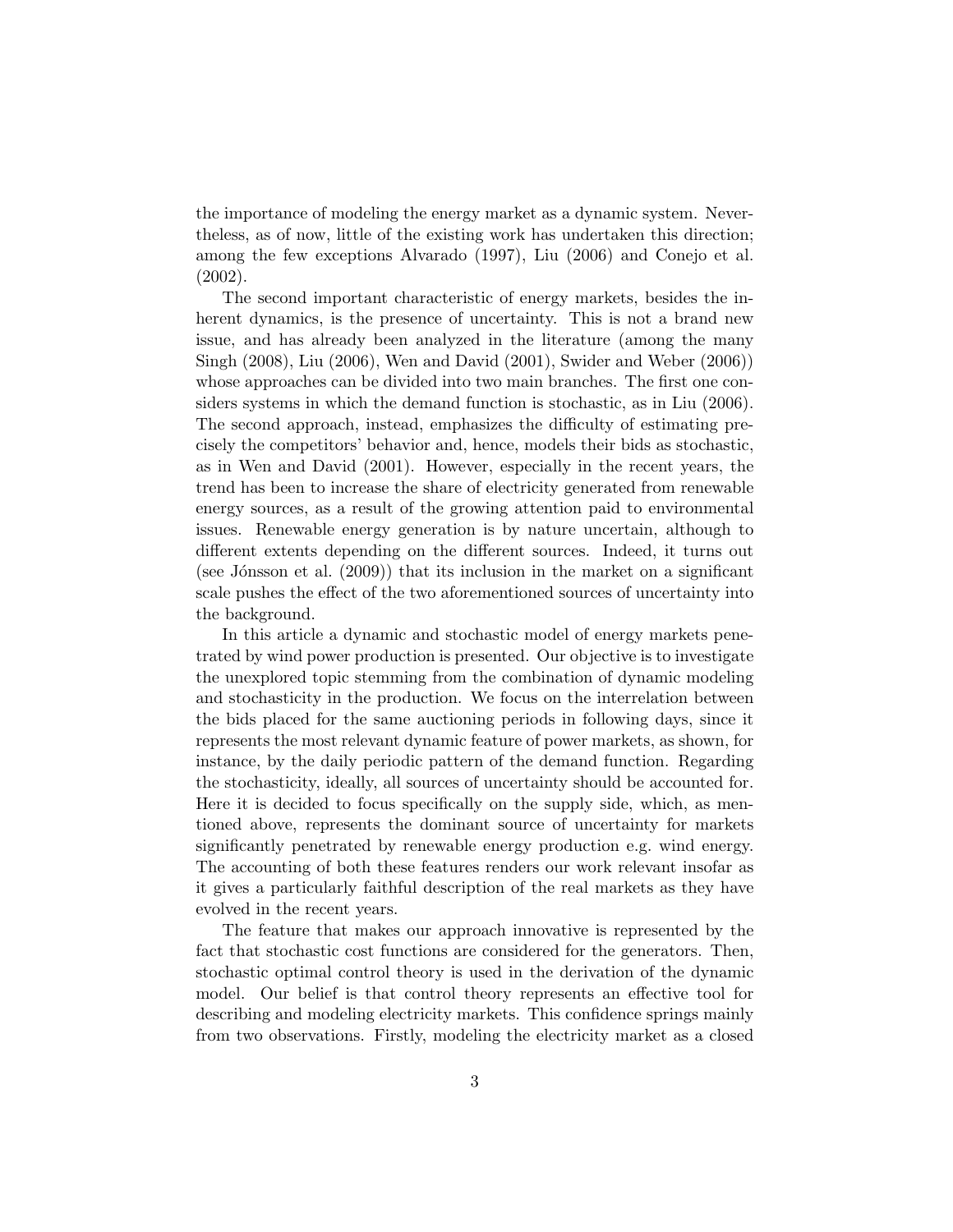loop dynamic system permits developing further insight into the market e.g. on its stability properties, which cannot be obtained through static models. In parallel, optimal control theory allows for the development of advanced strategies which are not conceivable in a static framework. The second advantage of using control theory lies in the fact that it allows accounting for the stochastic features of electricity markets, which leads to the derivation of optimal bids in a stochastic sense, based on e.g. maximizing revenue expectation. This finally results in implementing the interaction between the competitive behavior of the participants, feedback and uncertainty and how they influence the functioning of deregulated power markets.

Following a common trend in the literature (Andersson and Bergman (1995), Kahn (1998), Hogan (1997), Willems (2002)), the Cournot competition model is used. In this framework, the bid of a generator is the quantity of energy it is willing to deliver to the market in a given auctioning period. The popularity of this model in the existing literature has sound motivations. On the one hand, it provides a more realistic description of the mechanisms of electricity markets than the Bertrand competition model (Hobbs (1986), Aghion and Bolton (1987)), in which players bid the price of the energy they sell. On the other hand, it is relatively simple if compared to the supply function model (studied in Klemperer and Meyer (1989), Green and Newbery (1992), Bolle (1992), Rudkevich (1999), Baldick et al. (2002)), fact that in the case of this work allows an analytical solution of the problem. Although not presented here, the supply function competition model has been considered as well in our study. The interested reader is referred to Giabardo and Zugno (2008) for a complete treatment.

The present paper is organized as follows. Section 2 presents the development of the mathematical model for energy markets and introduces the day ahead strategy, that is the simplest of the optimal strategies considered. In a second stage, Section 3 is dedicated to the derivation of the more advanced bidding strategy, called long term. The implementation of the system is subsequently presented in Section 4, along with comments on the main results of its simulation. Conclusions are finally gathered in Section 5, along with perspectives regarding further work.

#### 2. Problem formulation as a dynamic stochastic system

With Alvarado (1999) and Liu (2006) as sources of inspiration, the Cournot competition is modeled as a closed loop system, where the feedback signal is the price (which is always made public in restructured energy markets) while the control signals are the individual bids of the generators,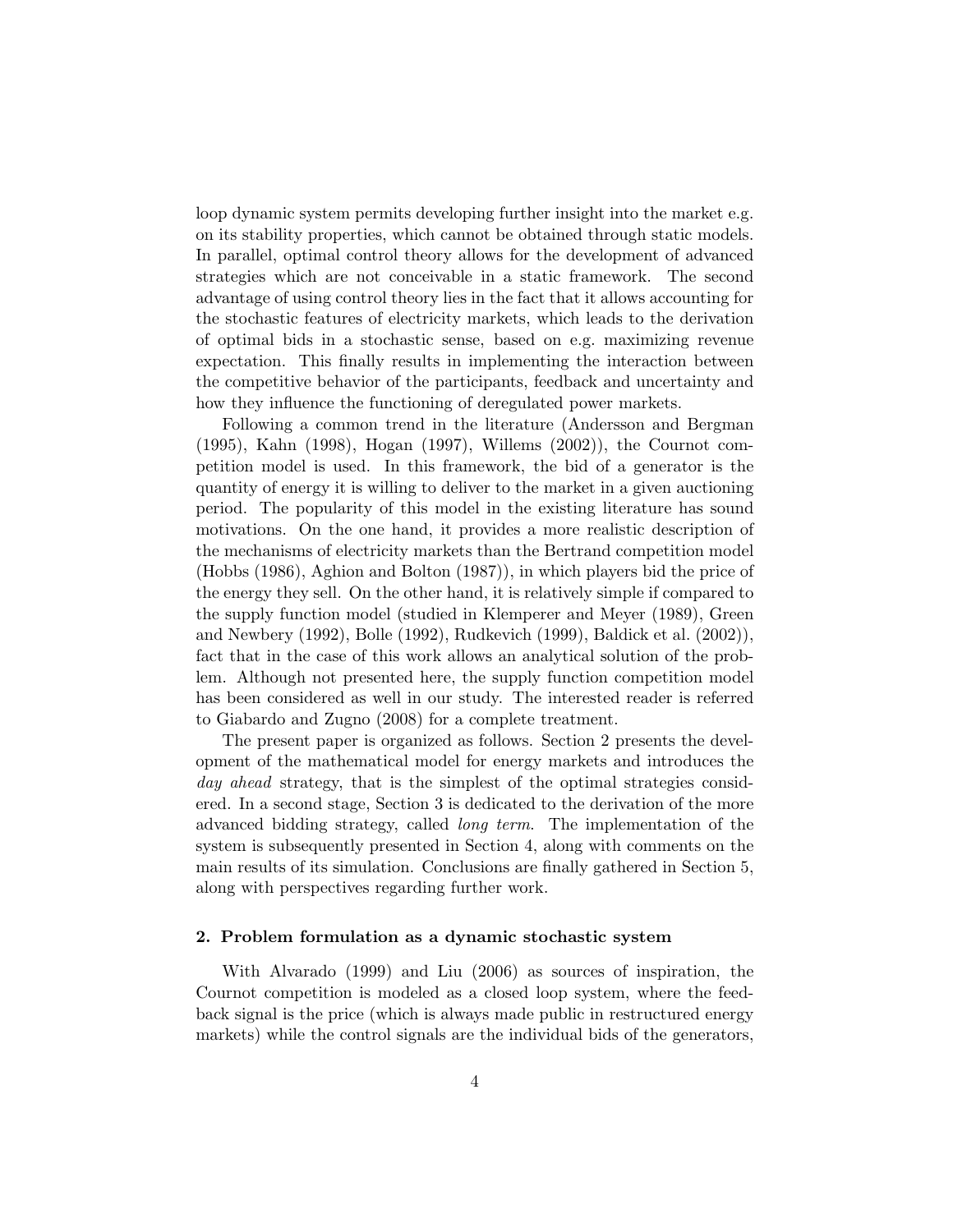that is quantities. The structure of the energy market, which is divided into hourly bidding rounds, suggests discrete time as the straightforward framework.

A GENCO that sells energy in a deregulated market usually acts with the objective of maximizing its profits. A firm behaving this way is said to be rational. Rationality is a key concept in classical game theory; the interested reader is referred to Binmore (2008) for further reading. Possible exceptions to the pure rational behavior are found in cases in which the GENCO's strategy is constrained by governmental regulations. The basic assumption in this article is that all the competitors are rational and the collusion between them, which is forbidden by antitrust laws, is excluded. At first, the day ahead strategy is developed, aimed to optimize the profits of a GENCO in the successive bidding round. The main idea behind this strategy is that each rational generator will keep on increasing its bid over time as long as the system price is higher than its marginal cost. The system price, in turn, is determined by the combined effect of both demand and supply, so it is a function of the bids of the generators. Therefore, this kind of competition is a closed loop system, in which the publicized information (the output) is fed back to each GENCO before the next bidding round, and used to formulate the next bid. Figure 1 gives a sketch of the system.



Figure 1: Closed loop dynamic model for the energy market.

Let us now introduce the notation that is employed below in the formulation of the problem as a dynamic system. The Cournot competition can be modeled by a state space whose variables are the quantities bid by each generator. For generator  $i$ , the amount of bid energy is indicated with  $x_i$ . In order to determine the behavior of a generating company, its cost function must be defined. As a matter of fact, the cost function for a GENCO depends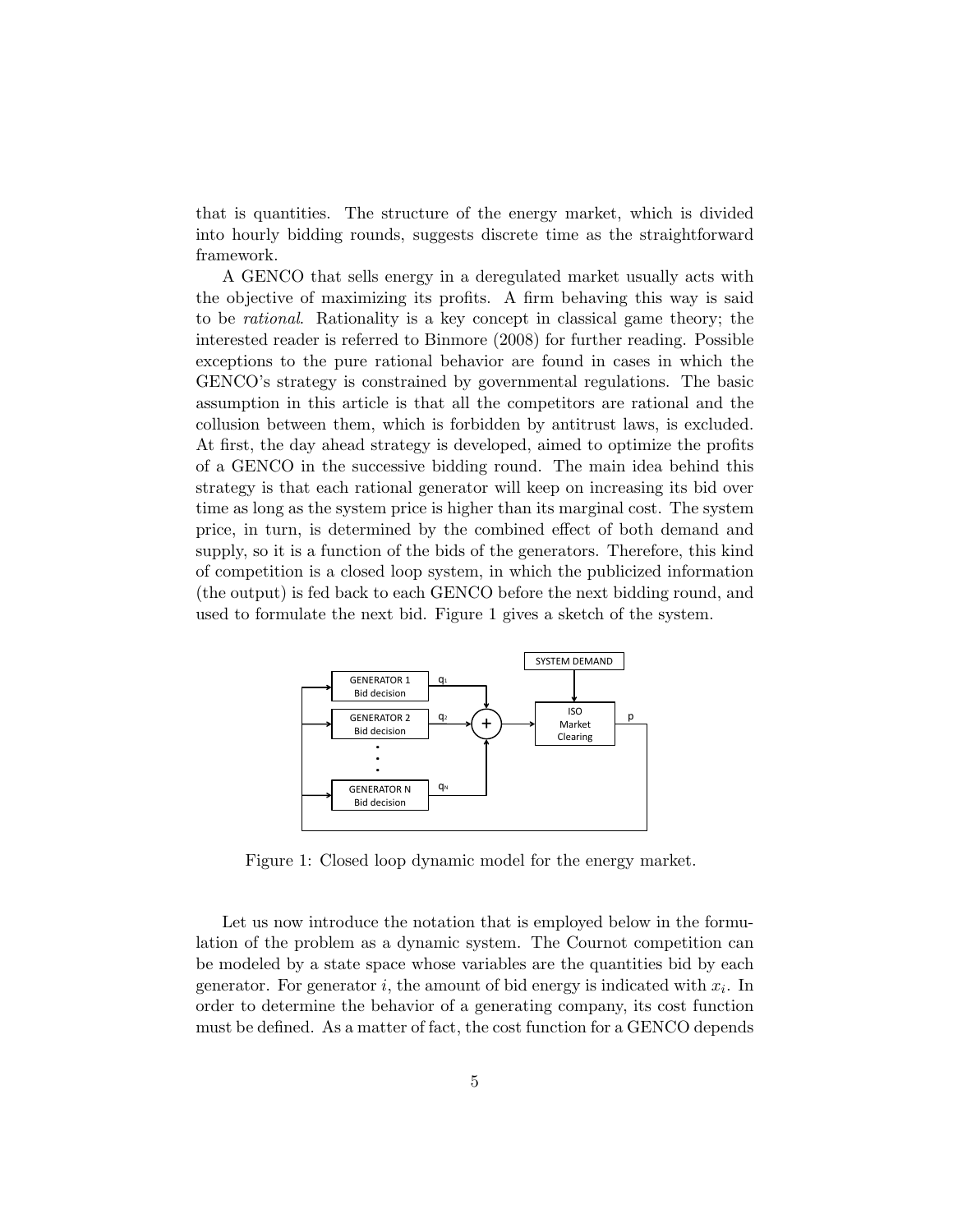on its production mix. Basically, two production technologies dominate the Danish electricity market, which is the main focus of this article: conventional thermal production and wind power, which account for, respectively, about 85% and 15% of the market. Generally, the existing literature on the subject (for instance see Martini et al. (2001), Yu et al. (1998), Alvarado (1997)) considers quadratic cost functions as a good approximation of the costs of a generator using thermal plants. Furthermore, it is known that for wind production plants the running cost is basically null with the exception of the maintenance and the startup costs. Therefore, the cost function turns out to be piecewise defined (the symbol ˜ denotes a stochastic variable):

$$
C_i^p = \begin{cases} a_{w,i}(t), & \tilde{x}_{i,t}(t) \le \tilde{x}_{i,w}(t) \\ a_{w,i}(t) + a_i(t) + b_i(t)\tilde{x}_i(t) + \frac{1}{2}c_i(t)\tilde{x}_i(t)^2, & \tilde{x}_{i,t}(t) > \tilde{x}_{i,w}(t) \end{cases}
$$
(1)

where  $\tilde{x}_{i,t}(t)$  is the quantity of energy produced in total by the *i*-th generator,  $\tilde{x}_{i,w}(t)$  is the quantity of wind energy and  $\tilde{x}_i(t) = \tilde{x}_{i,t}(t) - \tilde{x}_{i,w}(t)$  is the quantity of energy produced with other technologies. It is straightforward from the chosen notation that the cost of producing  $\tilde{x}_{i,w}(t)$  is  $a_{w,i}(t)$ , which is independent of the amount of wind energy, while the cost of producing  $\tilde{x}_i(t)$  is the quadratic function  $a_i(t) + b_i(t)\tilde{x}_i(t) + \frac{1}{2}c_i(t)\tilde{x}_i(t)^2$ . The coefficients  $a_{w,i}(t)$ ,  $a_i(t)$ ,  $b_i(t)$  and  $c_i(t)$  are generally time dependent, though later in this article they will be assumed constant. Such assumption is motivated by the fact that the time scale of significant changes (e.g. fluctuations in the cost of fuel) is much longer than the time window considered in the optimization process. An example of a possible cost function and the corresponding marginal cost can be found in Figure 2. As one can see, both the functions are characterized by two properties: they are piecewise defined and the threshold  $\tilde{x}_{i,w}(t)$  is a stochastic process. In practice for market participants with mixed portfolios, the successive cost functions could be estimated based on forecasts of wind power production for each market time unit in the coming period. This is the situation that will be considered in the simulation test case below. In further developments however, it would be an additional value to also account for uncertainty in those wind power forecasts — a review of the state of the art in wind power forecasting is available in Giebel et al. (2003) and Costa et al. (2008), scenarios of successive cost functions could be based on scenario forecasts of short-term wind power production, see discussion by Pinson et al. (2009).

Both the features described above target at being a realistic description of the cost for the generators. In fact, the cost function is seldom just a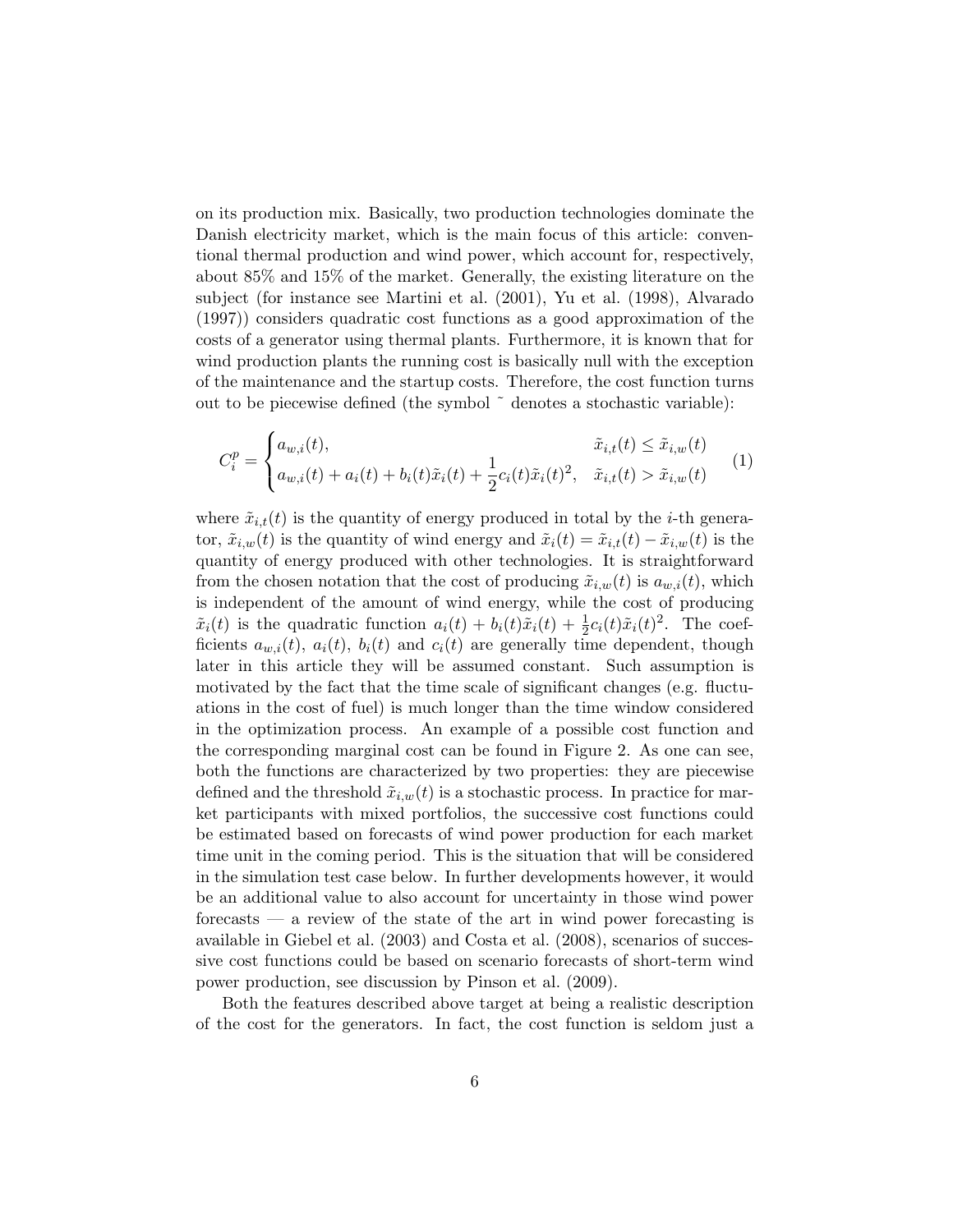

Figure 2: Example of a stochastic threshold cost function (left) for a portfolio with significant share of stochastic generation e.g. wind power and the corresponding marginal cost function (right).

quadratic (or constant) function of the produced quantity, as the generators rarely employ only thermal (or wind) production but generally a mix of these and other techniques. Furthermore, one must take care of the fact that generation technologies that are stochastic by nature (for example, again, wind or hydro power) introduce stochastic quantities in the definition of the cost function, such as the threshold in the case of wind production. As a matter of fact, very little work exist in the literature in which cost functions of this kind have been considered, although it is clear that a realistic description of the generation costs is paramount if one aims at developing an efficient bidding policy. The virtues of this approach extend, with null or little effort, to basically all the cases in which producers have to deal with mixed portfolio generation, especially when one or more production technologies involving uncertainty are used, which is the latest trend in the industry as renewable sources are being encouraged more and more by the international environmental policies. Other issues, such as the stochastic cost of fuel on a long term scenario planning, can be covered with a similar approach.

The described setup leads to a high complexity in the development of the long term strategy, insofar as the solution to the optimization problem requires the definition of a tree including all the possible cases and the evaluation of the profits in each branch of the tree. Therefore, a simplification has been introduced, consisting in assuming that the bid of a producer is always greater or equal to the wind energy that it reckons it is going to produce:  $\tilde{x}_{i,t}(t) \geq \tilde{x}_{i,w}(t)$ . This assumption is realistic since the wind, along with hydro, is the cheapest source of energy available. Therefore, in the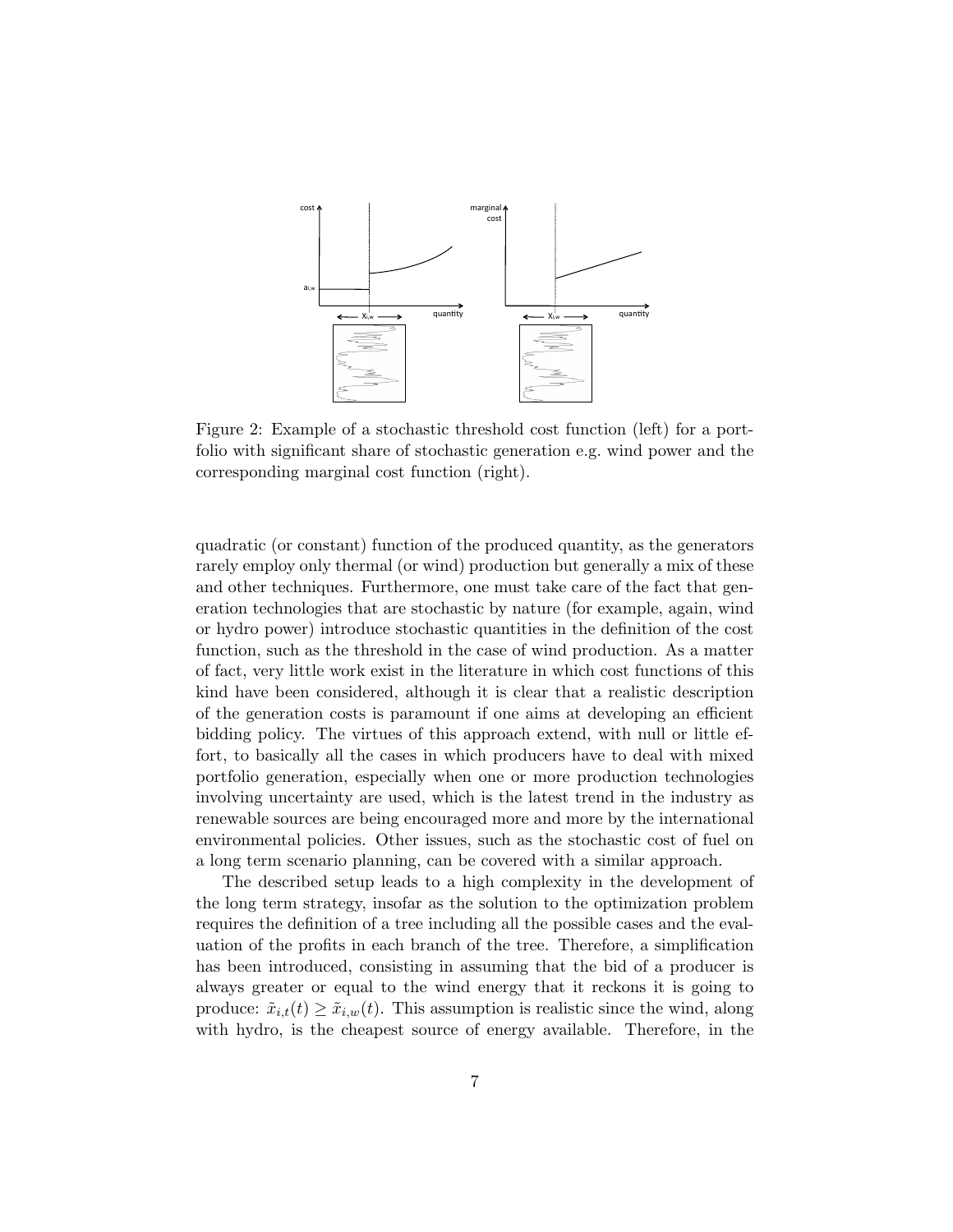real market, the bids corresponding to wind energy are the most likely to be accepted. Hence, the cost function of a producer becomes

$$
C_i(\tilde{x}_i(t)) = a_{w,i}(t) + a_i(t) + b_i(t)\tilde{x}_i(t) + \frac{1}{2}c_i(t)\tilde{x}_i(t)^2
$$
\n(2)

The optimization procedure, thus, can be carried out on the amount  $\tilde{x}_i(t)$  of energy produced with technologies other than wind power, since the quantity  $\tilde{x}_{i,w}(t)$  is going to be bid anyway by the producer.

As far as the demand is concerned, the existing literature (for instance see Powell (1993) and Songa et al. (2003)) suggests to model it by means of the linear inverse demand function

$$
p(t) = e(t) - f(t)D(t)
$$
\n(3)

where  $p(t)$  is the system price,  $D(t)$  is the total demand. By definition, the parameters  $e(t)$ ,  $f(t)$  are both positive, since this function is positive valued at  $D(t) = 0$  and decreasing. It is to be noticed that the demand function is given by

$$
D(t) = \alpha(t) - \beta(t)p(t)
$$
\n(4)

where  $\alpha(t) = e(t)/f(t)$  and  $\beta(t) = 1/f(t)$ .

The instantaneous balance of supply and demand due to the non-storability of energy requires

$$
\tilde{D}(t) = \sum_{i=1}^{N} \tilde{x}_{i,t}(t)
$$
\n(5)

Hence, (3) becomes

$$
\tilde{p}(t) = e(t) - f(t) \sum_{i=1}^{N} \tilde{x}_{i,t}(t) = e(t) - f(t) \sum_{i=1}^{N} (\tilde{x}_i(t) + \tilde{x}_{i,w}(t))
$$
(6)

The price is now itself a stochastic quantity, along with the profit, which is given by

$$
\tilde{\pi}_i(t) = \tilde{p}(t) \left( \tilde{x}_i(t) + \tilde{x}_{i,w}(t) \right) - C_i(\tilde{x}_i(t)) \tag{7}
$$

which is simply the subtraction of the production costs  $C_i(\tilde{x}_i(t))$  from the total revenues of the firm  $\tilde{p}(t)$   $(\tilde{x}_i(t) + \tilde{x}_{i,w}(t))$ . A rational firm, in order to maximize the level of profits, should place the quantity bid  $\tilde{x}_i(t)$  such that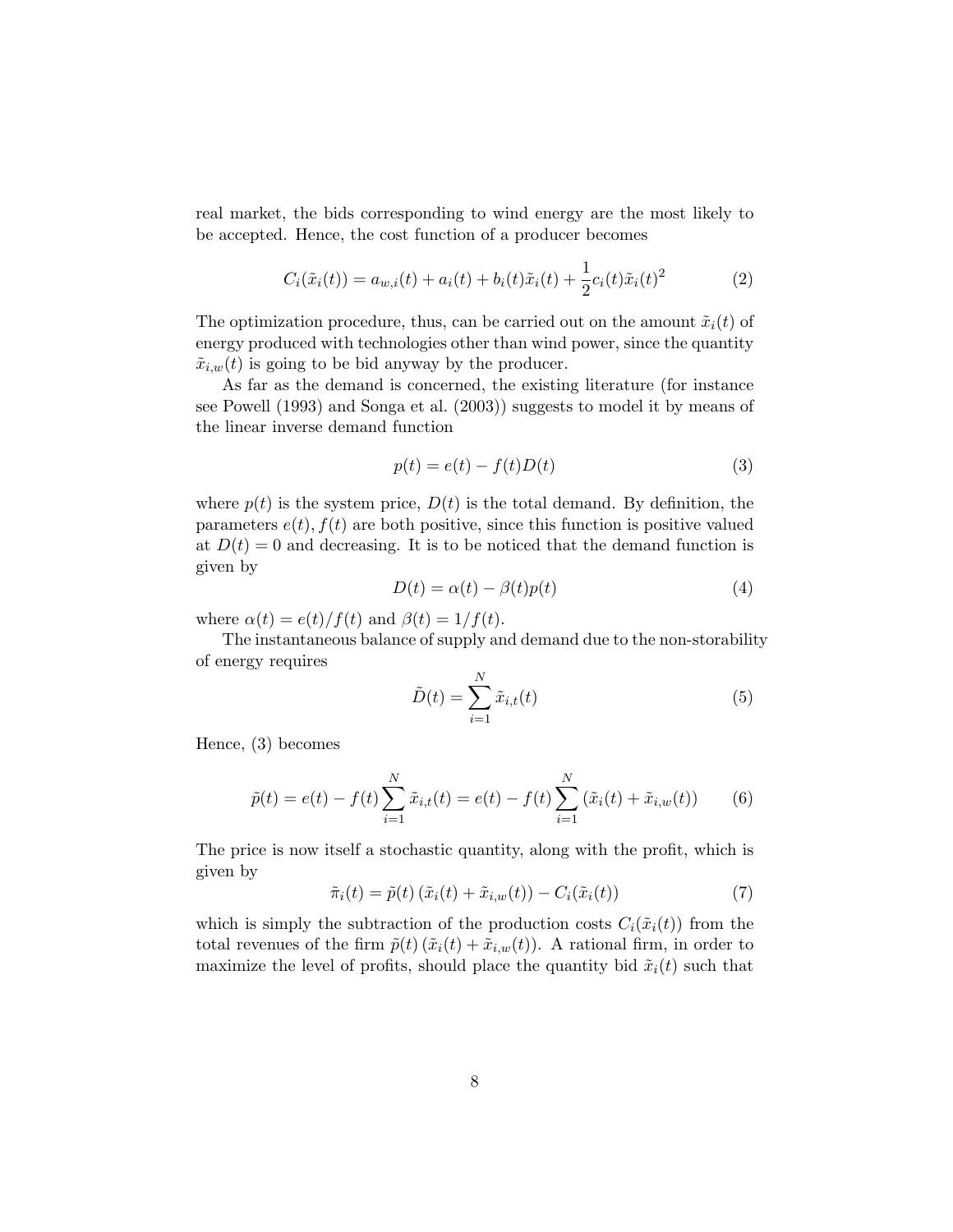the following first order condition is satisfied

$$
\frac{d\tilde{\pi}_i(t)}{d\tilde{x}_i(t)} = 0\tag{8}
$$

This condition expressing the optimal behavior of a competitive producer in a deregulated market is customarily used in the literature (see Alvarado (1999) and Liu (2006)). Collaborative bidding and network effects could also affect the players' decisions, thus leading to a different condition for optimality. Nevertheless they have been ruled out in this work, the former one because it is forbidden by antitrust laws and the latter one for the sake of simplification. Actually, it is difficult for a firm to satisfy this condition in every bidding round since this would require it to change its energy production level with an infinite velocity. A more realistic strategy for a GENCO is instead based on repeated adjustments of the bid quantity  $\tilde{x}_i(t)$  in successive bidding rounds. A suitable model could be developed supposing that the *i*-th generator adjusts its bid depending on the derivative of the profit  $\tilde{\pi}_i$  at the next bidding round with respect to the bid quantity  $\tilde{x}_i$ 

$$
\tilde{x}_i(t+1) - \tilde{x}_i(t) = k_i(t+1) \left. \frac{\partial \tilde{\pi}_i(t+1)}{\partial \tilde{x}_i(t+1)} \right|_{\tilde{x}_i(t+1) = \tilde{x}_i(t)}, \ k_i(t+1) > 0 \tag{9}
$$

where  $\tilde{x}_i(t)$  is the quantity bid for a certain hour of the current day and  $\tilde{x}_i(t+1)$  is the quantity to be bid for the same hour of the next day, so that the adjustment process is split into 24 different hourly calculations. This split is justified by the fact that the consumption of energy, and thus the characteristics of the demand, are basically constant at the same hour of two successive days. Actually, the consumption during the weekend days is lower than the consumption during the weekdays, so another split of the model should be done, resulting in 48 distinct adjustment calculations (24 for the weekdays, one for each hour, and 24 for the weekend days). This makes sense since the production adjustment is most proper when calculated on the quantity produced at the same hour of the most recent day of the same type. The rationale for such a model consists in the fact that the energy production is adjusted in the direction of increasing profits. The parameter  $k_i$  in the previous equation indicates a sort of speed of adjustment with which the i-th generator alter its energy production according to the possibility of an increase/decrease in the profit.

After some algebra, which is described in Appendix A, the day ahead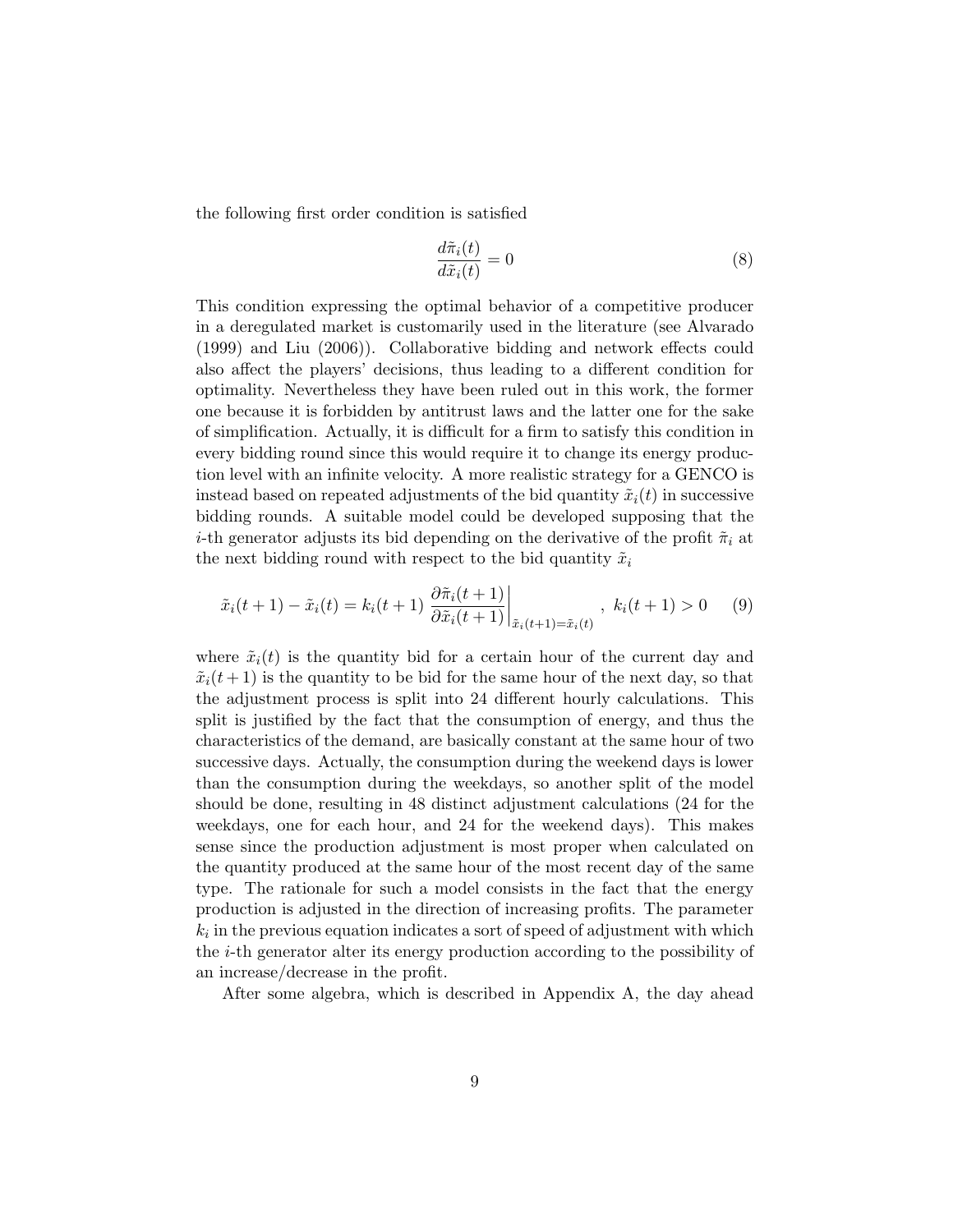bidding strategy can be expressed by the following equation:

$$
\bar{x}_i(t+1) = [1 - k_i(t+1)(2f(t+1) + c_i)] \bar{x}_i(t)
$$
  
\n
$$
- k_i(t+1)f(t+1) \left[ \sum_{\substack{j=1 \ j \neq i}}^N (\bar{x}_j(t) + \bar{x}_{j,w}(t)) + 2\bar{x}_{i,w}(t+1) \right]
$$
(10)  
\n
$$
+ k_i(t+1) (e(t+1) - b_i)
$$

which actually models a strategy aimed to optimize the profits in the next round for a producer having both conventional thermal and wind production plants. It is beneficial to specify here that the next round, in this framework, actually means the same hour for the successive day of the same type (weekend day or weekday).

The amount of conventional energy  $\bar{x}_i(t+1)$  to be bid for the subsequent day by the *i*-th generator is thus a function of the quantity bid by itself  $\bar{x}_i(t)$ and by the other generators  $\bar{x}_j(t)$ ,  $j \neq i$  at the previous bidding round, as well as of the estimated wind production  $\bar{x}_i(t + 1)$  and  $\bar{x}_j(t)$ . The *i*-th producer can have estimates on its future wind production, while for the competitors' this is generally not an easy task. As far as the bids for the conventional production are concerned, while  $\bar{x}_i(t)$  is perfectly known by the *i*-th generator,  $\bar{x}_j(t), j \neq i$  are not, since the quantities assigned to the various generators at each round are known only to the respective producer, and not disclosed to any competitors by NordPool. Fortunately, since as one can see in (10) only the sum of the aggregate of the conventional and wind production for all the competitors is needed, one can determine it as

$$
\sum_{\substack{j=1 \ j \neq i}}^{N} x_j(t) + x_{j,w}(t) = D(t) - (x_i(t) + x_{i,w}(t))
$$
\n(11)

where  $D(t)$  indicates the total production at time t, information that is made available by NordPool. Furthermore, as it is apparent in the equation above, the decision of the bid  $\bar{x}_i(t+1)$  involves the estimation of the coefficients  $e(t+1)$  and  $f(t+1)$  at the next round, which can be calculated making use of historical data.

Furthermore, Appendix A shows that the behavior of the competitors on the electricity market can be modeled by the following stochastic state space model:

$$
\tilde{\mathbf{x}}(t+1) = \mathbf{F}(t)\tilde{\mathbf{x}}(t) + \tilde{\epsilon}_{ex}(t)
$$
\n(12)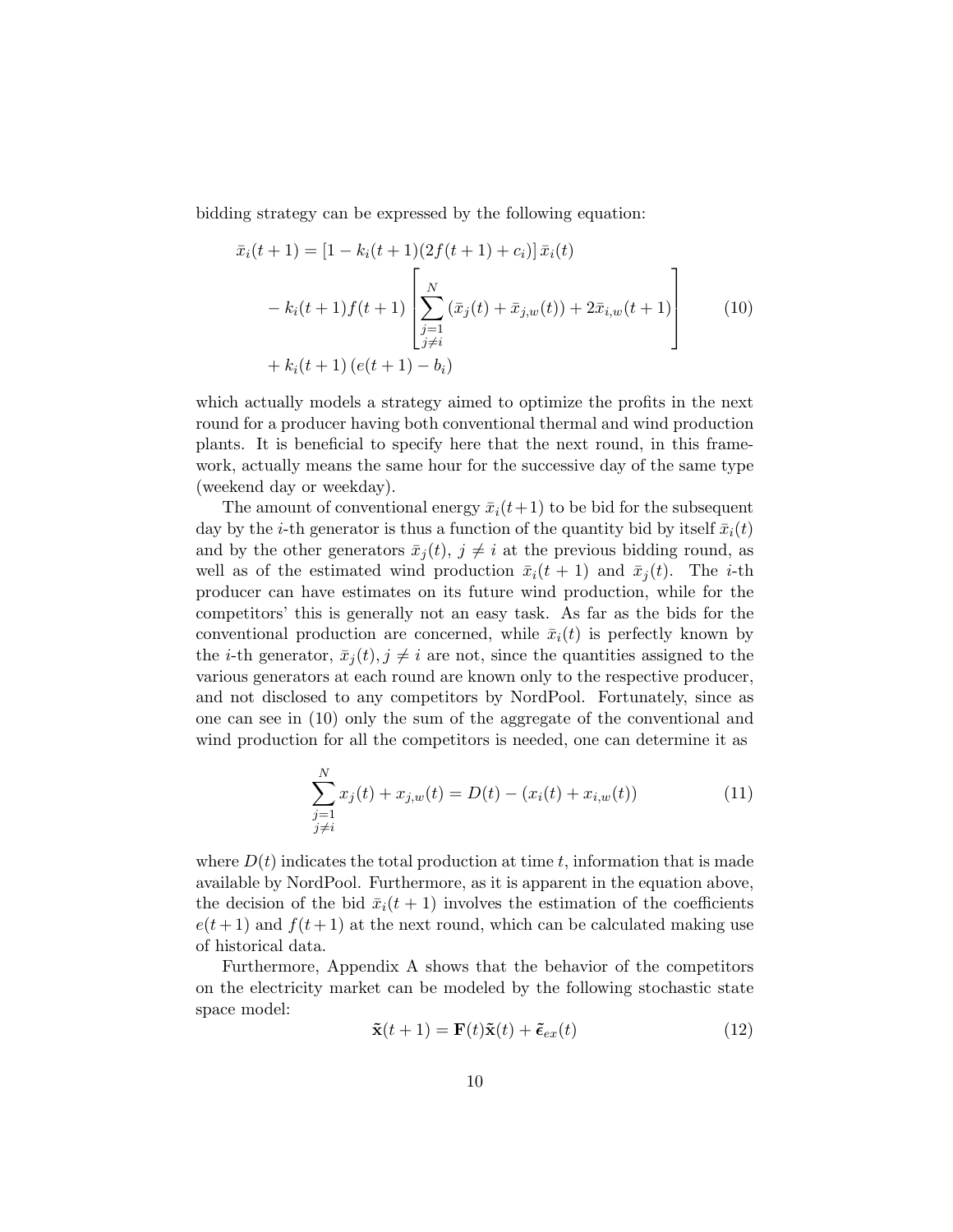where

$$
\tilde{\mathbf{x}}(t) = [\tilde{x}_1(t) \quad \tilde{x}_2(t) \quad \dots \quad \tilde{x}_N(t)]^T
$$
\n
$$
F_{ii}(t) = 1 - k_i(t+1)(2f(t+1) + c_i), \qquad i = 1, 2, \dots, N
$$
\n
$$
F_{ij}(t) = -k_i(t+1)f(t+1), \qquad i, j = 1, 2, \dots, N, i \neq j
$$
\n
$$
\tilde{\epsilon}_{ex,i}(t) = -k_i(t+1)f(t+1) \left( 2\tilde{x}_{i,w}(t+1) + \sum_{\substack{j=1 \ j \neq i}}^N \tilde{x}_{j,w}(t) \right)
$$
\n
$$
+ k_i(t+1) (e(t+1) - b_i)
$$
\n(13)

It is to be noticed that the uncertainty connected with the presence of stochastic production technologies, such as wind power, is modeled this way as an Additive White Gaussian Noise (AWGN), included in the  $\tilde{\epsilon}_{ex,i}(t)$  term in (13). The additivity and the Gaussianity are implicit in the derivation of the linear state space system, which is described step by step in Appendix A. Furthermore, the assumption of whiteness (i.e. independence of successive residuals) is a simplification needed in order to carry out the multi-step optimization described in the following section. As a future development it could be interesting to introduce a more realistic description of the stochasticity, dropping the assumption of Gaussianity and whiteness that are known to not exactly model the wind power production.

#### 3. Optimal control: long term strategy

Let us now assume that a GENCO is interested in developing a new strategy, able to maximize its profits over a longer time window than the single next bidding round. In order to develop this strategy, some assumptions must be made on the behavior of the competitors for which the state space model presented above is a good starting point. The procedure followed in this section resembles that of Liu (2006), but with a different approach regarding the inclusion of uncertainties in the model. Basically, in Liu (2006) a state space is defined to model the market dynamics, and then optimal control theory is employed to obtain the long term strategy. However, while in Liu (2006) uncertainty is included in the demand side, in this work a stochastic cost function is considered, thus leading to a different optimization problem. The key points in the derivation of the optimal strategy are described in Appendix B; for a more complete treatment the reader is referred to Giabardo and Zugno (2008).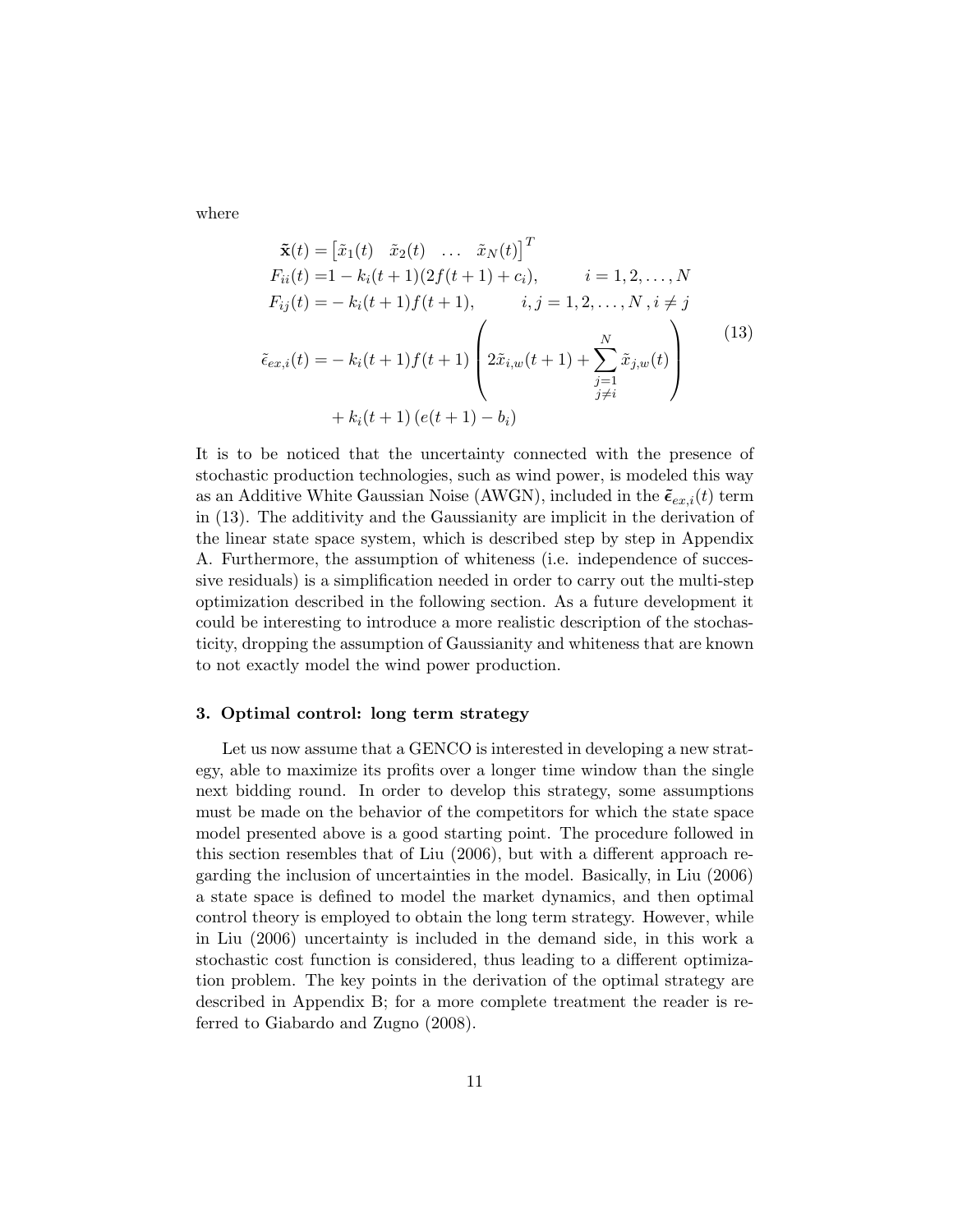Let us assume, without loss of generality, that the generator interested in pursuing a long period optimization is the N-th generator. Hence its amount of bid energy becomes the input to the system, that means performing the substitution  $\tilde{x}_N = u$ . This results in the loss of the stochastic character of the variable, since it becomes the decision variable of the producer, and thus deterministic. Denoting with  $N_h$  the number of days (or steps) included in the optimization horizon, the index to be maximized is the expectation of the sum of the profits<sup>1</sup>

$$
J_N(t) = E\left\{\sum_{\tau=t}^{t+N_h-1} \pi_N(\tau)\right\}
$$
  
= 
$$
E\left\{\sum_{\tau=t}^{t+N_h-1} \tilde{p}(\tau) (u(\tau) + \tilde{x}_{N,w}(\tau)) - C_N(u(\tau))\right\}
$$
 (14)

Redefining the state space as

$$
\tilde{\mathbf{x}}(t) = \begin{bmatrix} \tilde{x}_1(t) & \tilde{x}_2(t) & \dots & \tilde{x}_{N-1}(t) \end{bmatrix}^T
$$
\n(15)

The input and the output of the system are, respectively, the quantity bid by the N-th generator and the system price

$$
u(t) = x_N(t), \qquad \tilde{y}(t) = \tilde{p}(t)
$$

Now the state space is described by the following set of equations

$$
\tilde{\mathbf{x}}(t+1) = \mathbf{F}(t)\tilde{\mathbf{x}}(t) + \mathbf{G}(t)u(t) + \tilde{\epsilon}_{ex}(t)
$$
\n(16)

$$
\tilde{p}(t) = \mathbf{C}(t)\tilde{\mathbf{x}}(t) + D(t)u(t) + \tilde{e}_p(t)
$$
\n(17)

where the state space matrices are defined as follows

$$
F_{ii}(t) = 1 - k_i(t)(2f(t+1) + c_i), \qquad i = 1, 2, ..., N-1 \qquad (18)
$$

$$
F_{ij}(t) = -k_i(t)f(t+1), \qquad i, j = 1, 2, \dots, N-1, i \neq j \tag{19}
$$

 $1$ <sup>1</sup>The optimization index could alternatively be defined in order to reflect the riskaversion of market participants, by accounting for the variance of the distribution of potential profits, or with value-at-risk principles.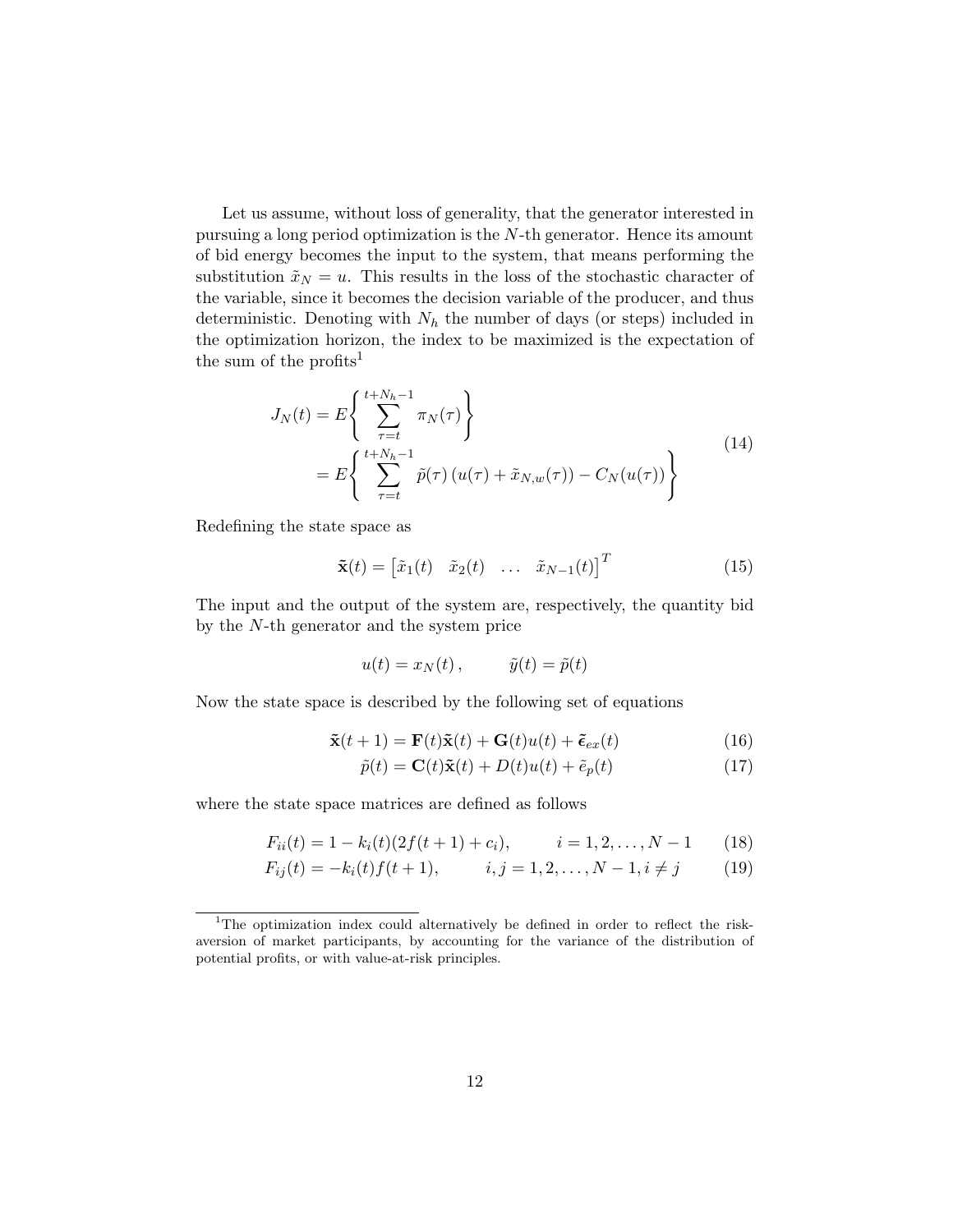$$
\mathbf{G}(t) = \begin{bmatrix} -k_1(t)f(t+1) \\ -k_2(t)f(t+1) \\ \vdots \\ -k_{N-1}(t)f(t+1) \end{bmatrix}
$$
(20)

$$
\mathbf{C}(t) = \begin{bmatrix} -f(t) & -f(t) & \dots & -f(t) \end{bmatrix}
$$
(21)  

$$
\mathbf{D}(t) = f(t)
$$
(99)

$$
D(t) = -f(t) \tag{22}
$$

$$
\tilde{\epsilon}_{ex,i}(t) = k_i(t)f(t+1)\left(2\tilde{x}_{i,w}(t+1) + \sum_{\substack{j=1 \ j \neq i}}^N \tilde{x}_{j,w}(t)\right)
$$
\n(23)

+ 
$$
k_i(t) (e(t+1) - b_i),
$$
  $i = 1, 2, ..., N - 1$   
 $\tilde{e}_p(t) = e(t) - f(t) \left( \sum_{i=1}^N \tilde{x}_{i,w}(t) \right)$  (24)

After some calculations, which follow the general theory of maximization on a dynamic system with the inclusion of stochastic terms, as described in Appendix B, one gets the following optimal control rule:

$$
u(t) = \frac{\mathbf{G}^{T}(t)\mathbf{S}(t+1)\mathbf{F}(t)+\mathbf{C}(t)}{c_{N}-2D(t)-\mathbf{G}(t)^{T}\mathbf{S}(t+1)\mathbf{G}(t)} \cdot\left(\mathbf{F}(t-1)\bar{\mathbf{x}}(t-1)+\mathbf{G}(t-1)u(t-1)+\bar{\epsilon}_{ex}(t-1)\right) \quad +\frac{\mathbf{G}^{T}(t)\left(\mathbf{S}(t+1)\bar{\epsilon}_{ex}(t)+\mathbf{M}(t+1)\right)-b_{1}+e_{p}^{n}(t)}{c_{N}-2D(t)-\mathbf{G}(t)^{T}\mathbf{S}(t+1)\mathbf{G}(t)}
$$
\n(25)

where  $\mathbf{S}(t)$  and  $\mathbf{M}(t)$  are auxiliary matrices that can be calculated through the following backward relations:

$$
\mathbf{S}(t) = \mathbf{C}^{T}(t) \frac{\mathbf{C}(t)}{c_{N} - 2D(t)} + \left(\frac{\mathbf{C}^{T}(t)\mathbf{G}^{T}(t)}{c_{N} - 2D(t)} + \mathbf{F}^{T}(t)\right)
$$

$$
\mathbf{S}(t+1)\left[(c_{N} - 2D(t)) - \mathbf{G}(t)\mathbf{G}^{T}(t)\mathbf{S}(t+1)\right]^{-1}
$$
(26)
$$
\cdot \left[ (c_{N} - 2D(t))\mathbf{F}(t) + \mathbf{G}(t)\mathbf{C}(t) \right]
$$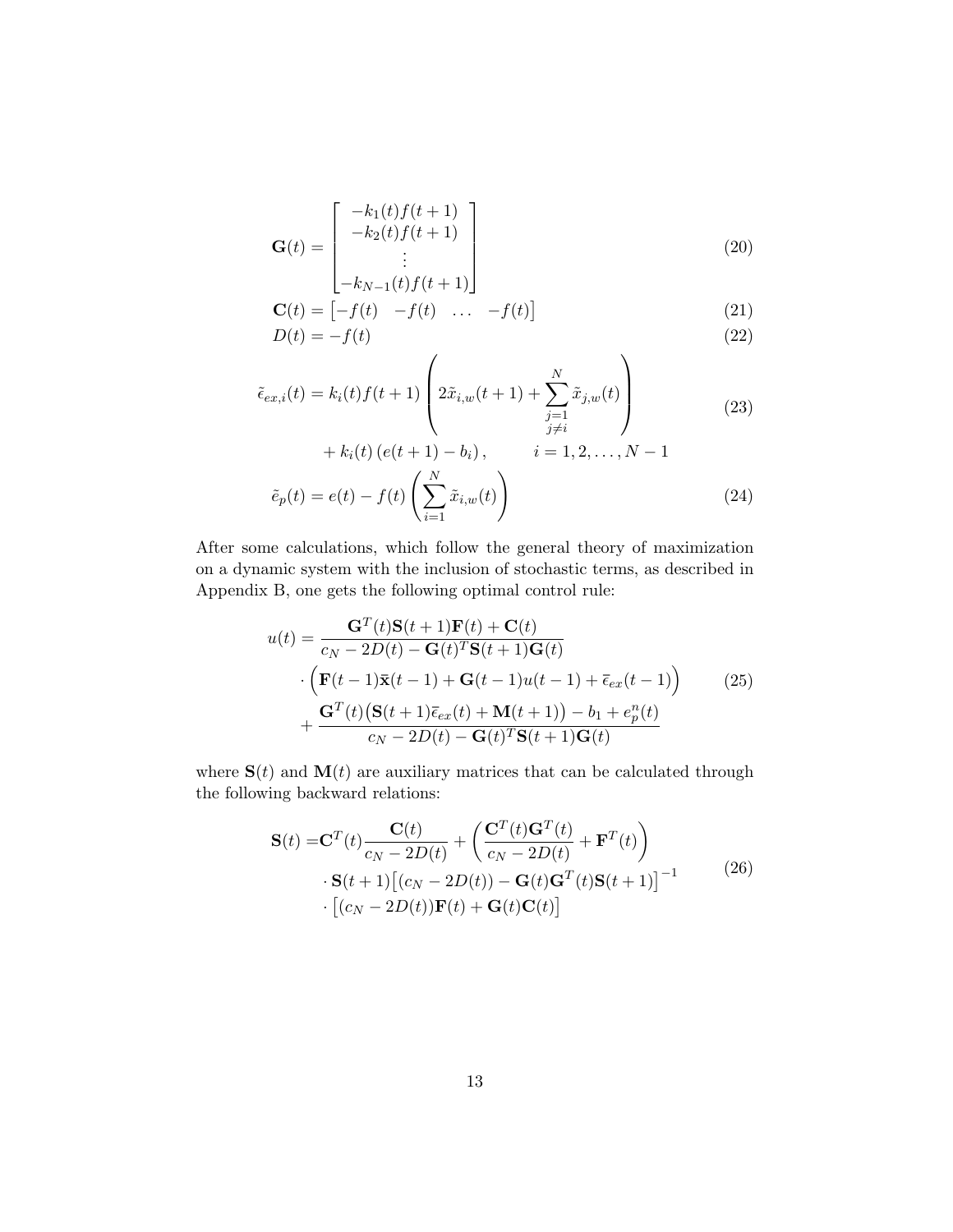and

$$
\mathbf{M}(t) = \mathbf{C}^{T}(t) \left[ \frac{-b_{N} + e_{p}^{n}(t)}{c_{N} - 2D(t)} + \bar{x}_{N,w}(t) \right] + \left( \frac{\mathbf{C}^{T}(t)\mathbf{G}^{T}(t)}{c_{N} - 2D(t)} + \mathbf{F}^{T}(t) \right)
$$

$$
\cdot \left\{ \mathbf{M}(t+1) + \mathbf{S}(t+1) \left[ (c_{N} - 2D(t)) - \mathbf{G}(t)\mathbf{G}^{T}(t)\mathbf{S}(t+1) \right]^{-1} (27)
$$

$$
\cdot \left[ (c_{N} - 2D(t))\bar{\epsilon}_{ex}(t) + \mathbf{G}(t) \left( \mathbf{G}^{T}(t)\mathbf{M}(t+1) - b_{N} + e_{p}^{n}(t) \right) \right] \right\}
$$

The final conditions  $S(t+N_h) = 0$  and  $M(t+N_h) = 0$  can be imposed, meaning that the final state of the system has no influence on the optimization index.

#### 4. Implementation and simulation of the system

This section presents the main results obtained with the simulations performed after the implementation of the system described above.

As a matter of fact, the implementation of these strategies requires some knowledge of the market, that means having a good estimation of the parameters describing the dynamic model introduced above. Indeed, the coefficients of both the inverse demand function and the cost function appear in the equations regulating both the Cournot and the long term optimization strategies. As a matter of fact, an estimation of these parameters is very difficult due to the understandable confidentiality policies of both the producers and NordPool.

As far as concerns the cost function of the producers, the values  $a_i =$ 10,  $b_i = 1.5$ ,  $c_i = 0.0001$  are a slight modification of the ones used in Liu (2006) and should be realistic in modeling the cost function of a producer employing conventional energy sources whose output is around 20000− 30000 MW, which is, on average, about half of the consumption in the Scandinavian market. The coefficient  $a_{w,i}(t)$  accounting for the energy produced with wind has been set to the value 10, without any loss of generality in the optimization procedure. As a simplification, only two generators with equal cost functions have been included in the simulation.

As far as concerns the inverse demand function, this work simulates the system with three different values of its slope  $\beta$ , in accordance to what has been done in Ocaña and Romero (1998). In order to obtain a realistic demand curve, an approach similar to the one used in the MARS model<sup>2</sup>

<sup>&</sup>lt;sup>2</sup>The MARS model is a market simulation tool developed by Energinet.dk, which is the Danish ISO. A description of it can be found in Donslund and Kristoffersen (2006).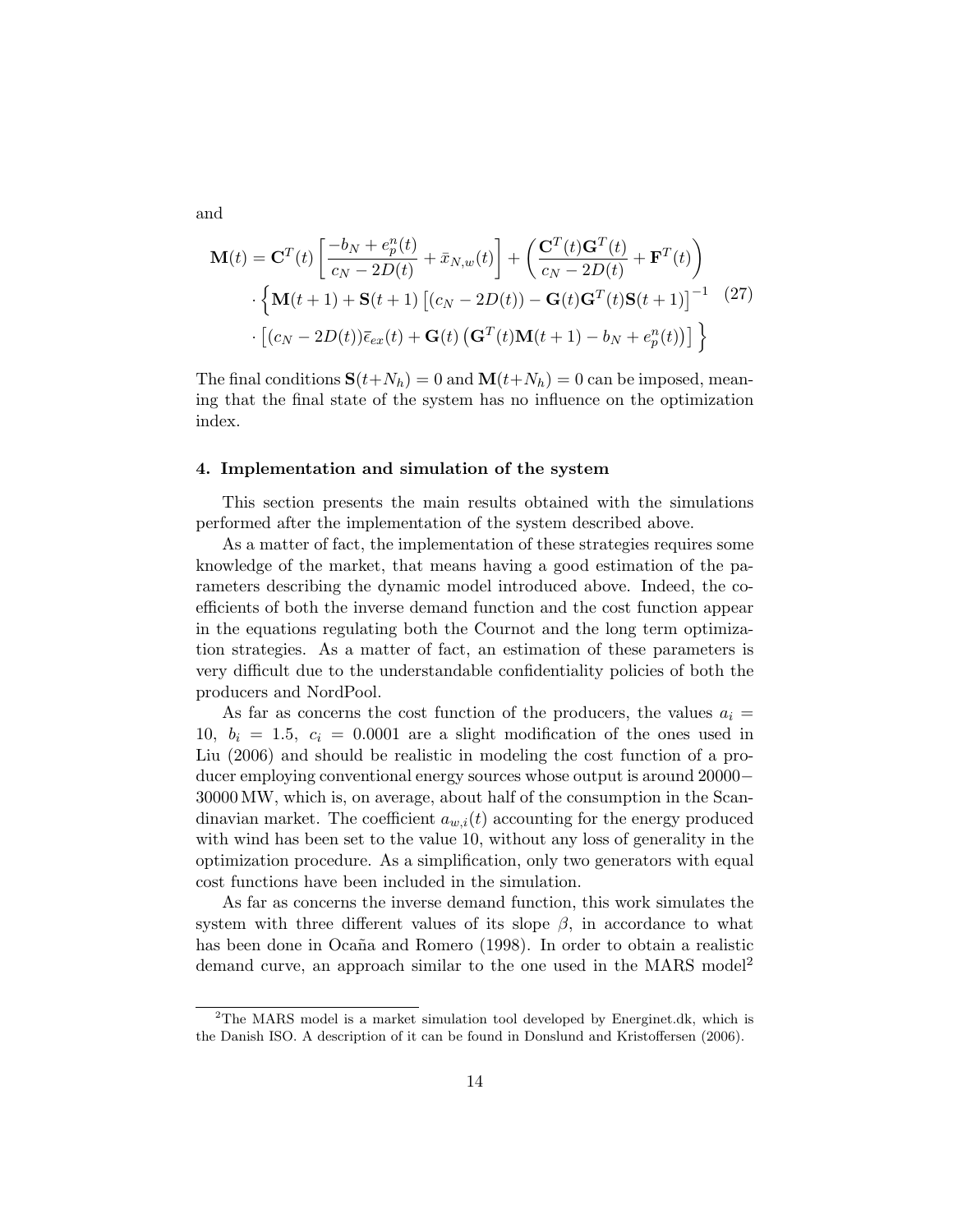has been followed: the passage of the linear demand function for the point  $(q_{m,i}, p_y)$  is imposed, where  $p_y$  is the yearly mean price and  $q_{m,i}$  is the monthly average consumption of energy in NordPool at the  $i$ -th hour of the day (data on price and consumption have been provided by NordPool). The coefficient  $\beta$  in the demand function is then set to a value close to, respectively, 1000, 1500 or 2000. Figure 3 presents an explanatory sketch of the three cases.



Figure 3: Sketch of three possible linear demand functions passing by the point  $(q_{m,i}, p_y)$ . On the left, the least elastic one, obtained with  $\beta \approx 1000$ . In the center, the medium elasticity linear demand, obtained with  $\beta \approx 1500$ . On the right, the most elastic demand function ( $\beta \approx 2000$ ).

The time window considered in all the simulations performed is the whole month of April 2007. This choice avoids the extrema, namely the coldest/darkest and the warmest/brightest weeks of the year, so that it is more representative of an average behavior of the market. Furthermore, the presence of sudden spikes in the price due to unpredictable events (e.g. failure of an interconnection in the grid), which of course also affect the consumption of energy, was very limited in the selected period. A further investigation and analysis of these issues can be found in Giabardo and Zugno (2008). Figure 4 shows the dynamics of the spot price in NordPool and the wind power production in Denmark during the considered period.

It has been deemed convenient to simulate the system in two different conditions: the ideal one, in which the producers know exactly the quantity of wind power they will have in the future (perfect information), and the real one, in which the producers can only estimate this quantity by forecasting. Power measurements and forecasts aggregated for two different groups of wind farms in western Denmark representing geographically spread wind portfolios have been used. In this work, WPPT (Wind Power Prediction Tool, see Nielsen et al. (2002) and Nielsen (2002)) is employed to provide estimates at every hour of the day up to 43 hours ahead. Every day, the available forecasts at noon are used. This actually means that the first 12 forecasts have to be discarded, since they cover the hours from the 13th to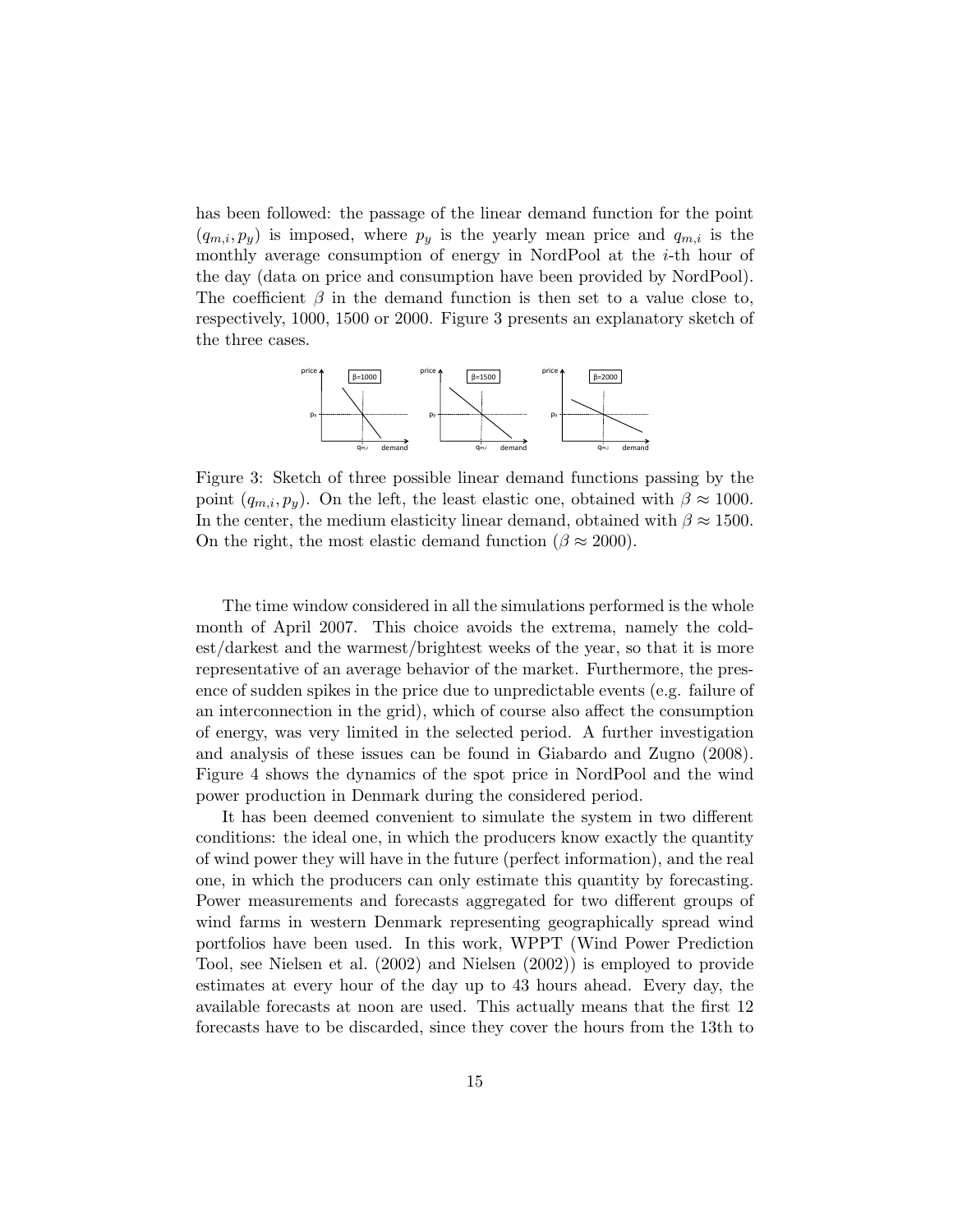

Figure 4: NordPool spot price and wind power production in both the Danish market areas during April 2007.

the 24th of the current day, for which the bids have already been placed (on the previous day). Therefore, only 31 values of forecasts are available for use. In cases in which longer forecasts are needed, namely the simulations involving the long term strategy, the forecast vector has been prolonged keeping the values from the 32nd to the end equal to the 31st value, that is the last available forecast. Figure 5 shows a possible forecast used in the system.

Measurements and values forecasted by the WPPT are given as numbers in the range [0 1], which indicate the quantity of wind power as a fraction of the total installed capacity. These values have been scaled in the simulations in order to ensure a percentage of wind power included in the range 10−20% of the total production, which is approximately the share of power produced by wind plants in Denmark as of now (see NordPoolSpot website (2009)). In order to obtain such figures with the wind profile used in the simulations,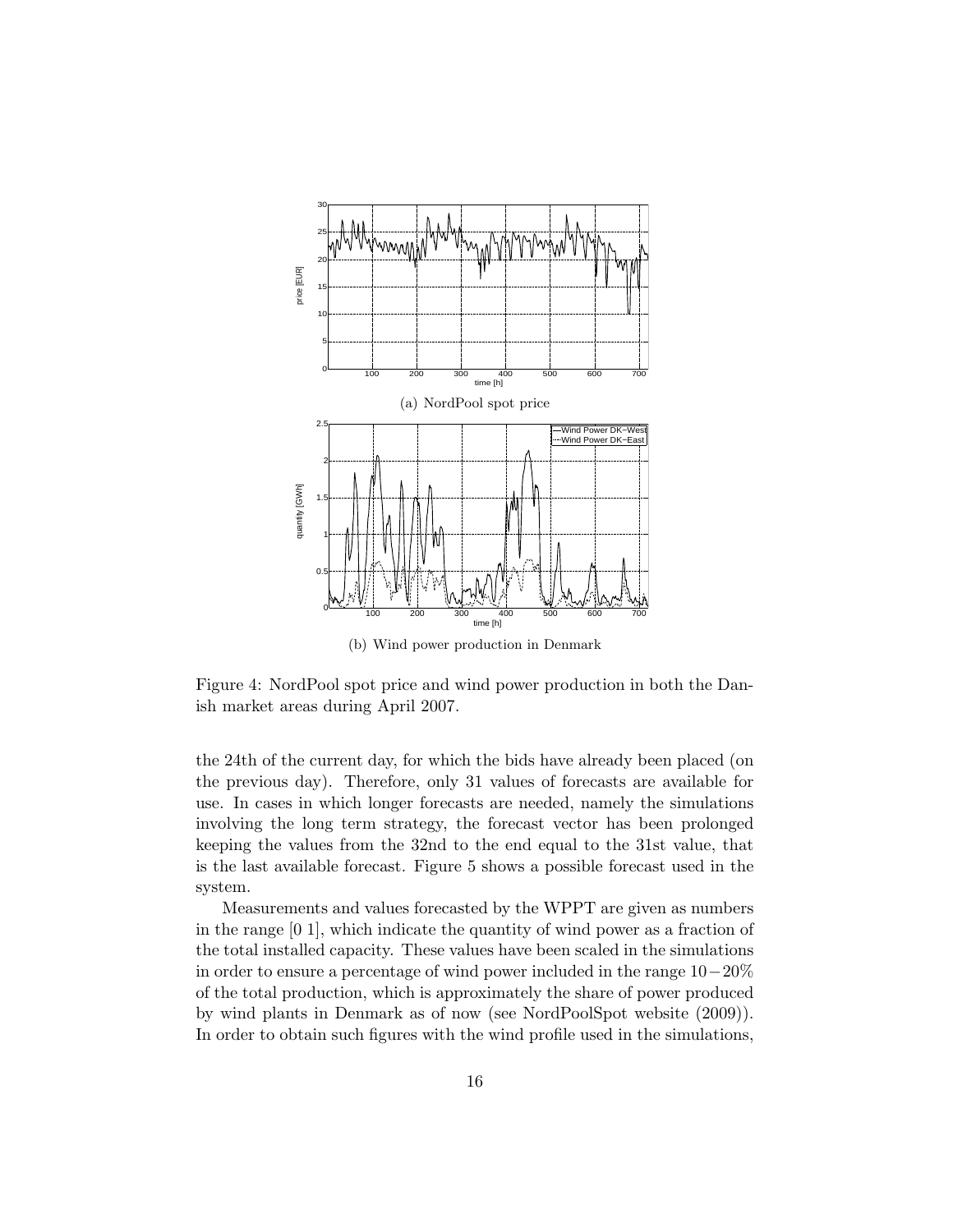

Figure 5: Example of WPPT forecast issued at noon. The shaded area in the figure covers the first 12 hours ahead, which are discarded. The horizontal line on the right side of the figure is due to the fact that WPPT predictions reach out to 43 hours ahead: the forecasts needed in excess are kept constant to the last predicted value.

the nominal wind power capacity for each generator has been set equal to 12000 MW.

The results of the simulations will be evaluated by means of different indices, averaged over the simulation period: the produced quantity (measured in  $MWh$ , the daily profit, the system price and the daily social welfare (all measured in  $\epsilon$ ). The definition of these indices is straightforward, exception made for the daily social welfare. Following the argument in Amelin (2004), this is defined as the integral of the difference between the inverse demand function and the aggregate marginal cost of all the producers over the quantity from the origin to the total quantity cleared by the ISO, which is the (both light and dark) gray shaded area in Figure 6. The social welfare thus represents the overall benefit of the society, being it the summation of the consumers' benefit in purchasing the energy at the system price  $p_{ISO}$ (light gray shaded area in Figure 6) and the producers' profit in selling the energy at the clearing price (dark gray shaded area the figure).

It is to notice that such a definition of the daily social welfare leaves one degree of freedom, that is the constant term resulting from the integration. Ideally, this term should account for the fixed installation costs of the generation plants, of the grid etc., all scaled by the ratio between the simulation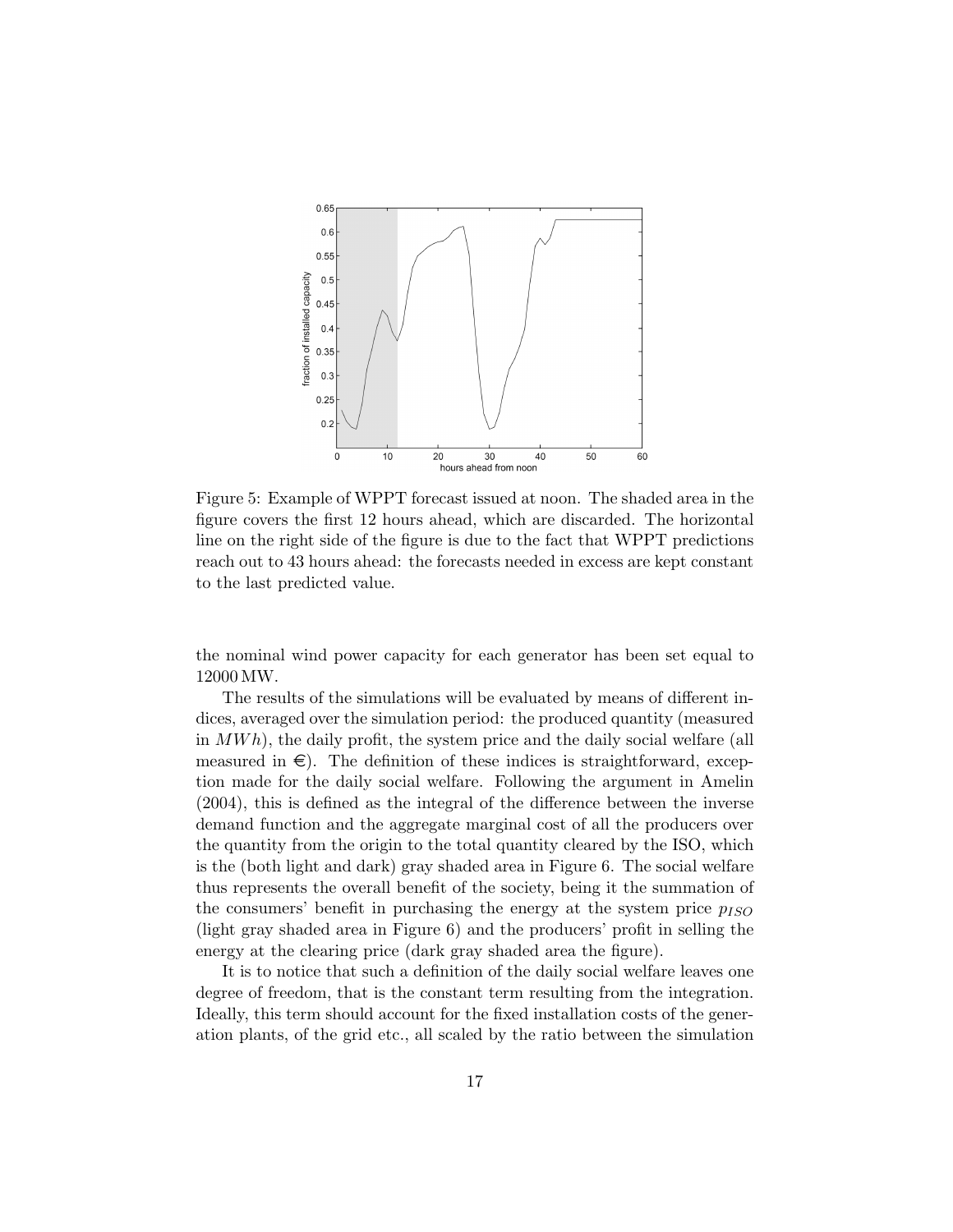time and the lifetime of each asset. This term represents a constant bias if comparing simulations of the same system in different conditions (e.g. different demand elasticity), so it is obvious that it can be discarded. On the other hand, when comparing simulations involving different systems (e.g. with a different production mix), all the fixed installation costs should be accounted for by this constant term for a realistic assessment of the social welfare. One can see that this task is particularly challenging, since not only the installation costs of the plants should be determined, but even the installation costs of a grid able to support the decentralized production through wind power and other less tangible issues, such as the reduction of  $CO<sub>2</sub>$  emissions. Although interesting, this analysis goes beyond the scope of this paper and the definition of social welfare with null constant term is used hereafter.



Figure 6: The social welfare (light and dark gray shaded area) is defined as the integral between the inverse demand function and the aggregate marginal cost of all the producers.

#### 4.1. Bidding strategies

The simulations described in this subsection have been carried out in order to evaluate the introduction of the strategies developed in Section 2 as models for the generators' bidding.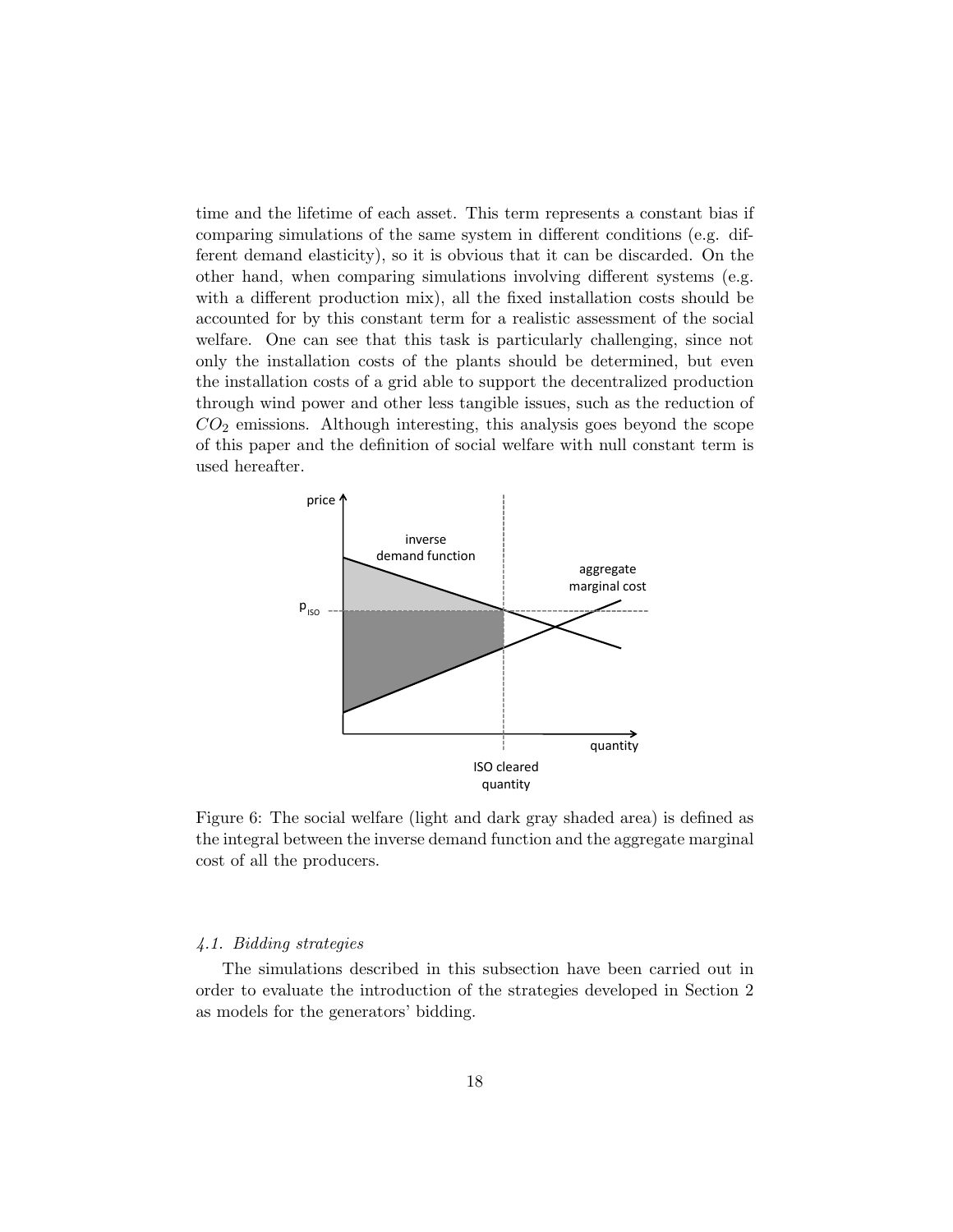Another strategy, named "naive", is to be defined in order to model the behavior of a generator that does not bid strategically. This simple strategy presupposes that the total bid at a certain hour of the day is kept constant:  $x_i(t+1) + \bar{x}_{i,w}(t+1) = x_i(t) + \bar{x}_{i,w}(t)$ . Therefore, assuming that the market needs a certain amount of energy, a producer following the naive strategy will bid  $\tau$  percentage of the total energy needed, where  $\tau$  is equal to its percentage of the total installed capacity (in this simplified case:  $\tau = 50\%$ ). The aim is to show that, in contrast to the "naive" strategy, which represents a non strategic way of bidding, the day ahead and the long term optimization strategies model a more and more strategic behavior of the generators.

With regards to the discussion of the previous part of this section, the only coefficients left to be set in the model are the speeds of adjustment  $k_i(t)$  of the generators. It is assumed that the coefficients  $k_i(t)$  are constant, since we can assume that each GENCO will develop experience and find a steady optimal value for it. The thorough derivation of the chosen values, which follow, can be found in Giabardo and Zugno (2008):

- $k_i = 500, i = 1, 2$  for  $\beta \approx 1000$ ;
- $k_i = 700, i = 1, 2$  for  $\beta \approx 1500$ ;
- $k_i = 900, i = 1, 2$  for  $\beta \approx 2000$ .

As far as the long term optimal strategy is concerned, the number  $N_h$ of days in the horizon has been set to 3. One reason for this is that the wind predictions are provided for less than two entire days ahead, and kept constant to the last given value when longer forecasts are needed. Although this prolongation is reasonable on a short term basis, its sense is lost when the horizon extends significantly. Another reason is that the long term strategy requires the estimation of the demand function. With an horizon  $N_h > 3$ , the estimation of the demand would reach out to two weeks ahead in the weekend day case. Although the weekday case is less strict, the horizon is kept to  $N_h = 3$  for the sake of consistency.

Table 1 summarizes the results of the simulations carried out in the case of medium elasticity of demand ( $\beta \approx 1500$ ) and with generators using forecasts, hence the most realistic case. Qualitatively similar results could be shown for the case of perfect prediction and can be found, once again, in Giabardo and Zugno (2008). The trend, confirmed also by other simulations performed with different values of demand elasticity, is that the switch from the naive to the day ahead strategy is encouraged by the possibility of achieving higher profits. In turn, the competitor is also encouraged to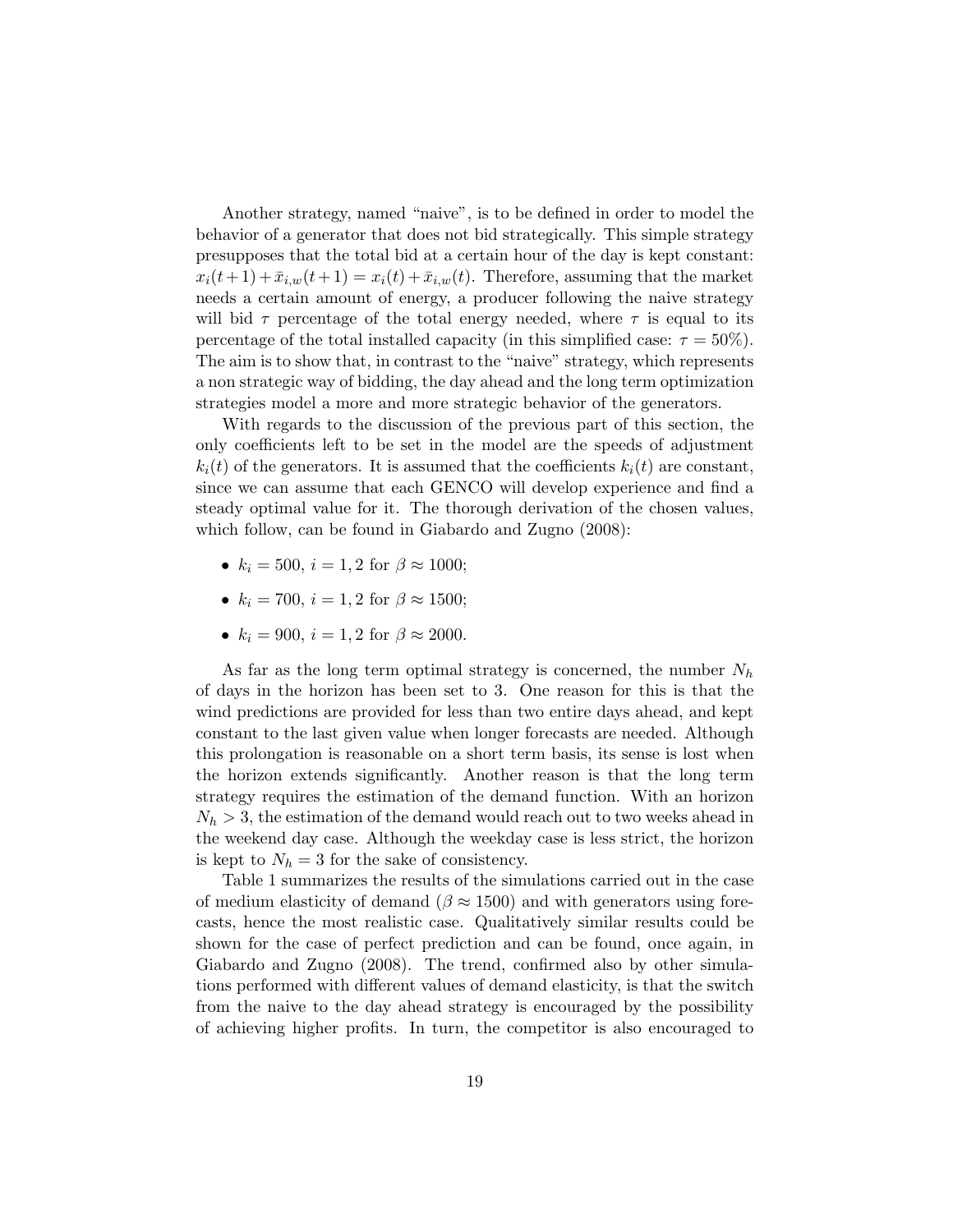Table 1: Main results of the simulations that compare the strategies described in Section 2. The figures represent the average values over April 2007.

| Strategy                             | Gen.1<br>Gen.2 | Naive<br>Naive | Day ahead<br>Naive | Day ahead<br>Day ahead | Long term<br>Day ahead | Long term<br>Long term |
|--------------------------------------|----------------|----------------|--------------------|------------------------|------------------------|------------------------|
| Mean Quantity<br>Gen.1 (GWh)         |                | 20.94          | 27.27              | 25.27                  | 34.80                  | 34.87                  |
| Mean Wind %<br>Gen.1                 |                | 18.18          | 13.78              | 14.86                  | 10.89                  | 10.87                  |
| Mean Quantity<br>Gen.2 (GWh)         |                | 20.94          | 20.94              | 25.23                  | 20.46                  | 34.90                  |
| Mean Wind $%$<br>Gen.2               |                | 16.15          | 16.15              | 13.24                  | 17.58                  | 9.67                   |
| Daily Profit<br>Gen.1 (mln $\in$ )   |                | 12.17          | 12.87              | 11.07                  | 12.16                  | 4.05                   |
| Daily Profit<br>Gen.2 (mln $\in)$    |                | 12.14          | 10.03              | 11.02                  | 7.42                   | 4.01                   |
| Mean Price<br>$(\in)$                |                | 26.18          | 21.98              | 20.47                  | 17.28                  | 7.55                   |
| Daily Social<br>Welfare (mln $\in$ ) |                | 38.29          | 41.43              | 42.41                  | 43.96                  | 46.93                  |

switch from the naive strategy to the more advanced one by the possibility to increase its profits. This result is not trivial, since the day ahead strategy is optimal only in the case in which the opponent holds its bid constant from day to day (naive). The switch from the day ahead to the long term strategy by the first generator also leads to an increase in its profits. The second generator in turn suffers noticeable losses but, in this case, it would not gain from an eventual switch to the more advanced strategy. This result is not in disagreement with the fact that the long term strategy is optimal, since the optimality is guaranteed only if the competitor sticks with the day ahead strategy. In the case in which both the producers follow the long term strategy, they both bid optimally but with respect to a model of the competitor that is not consistent, and, thus, the outcomes cannot be those that were expected. What happens is the following: when adopting the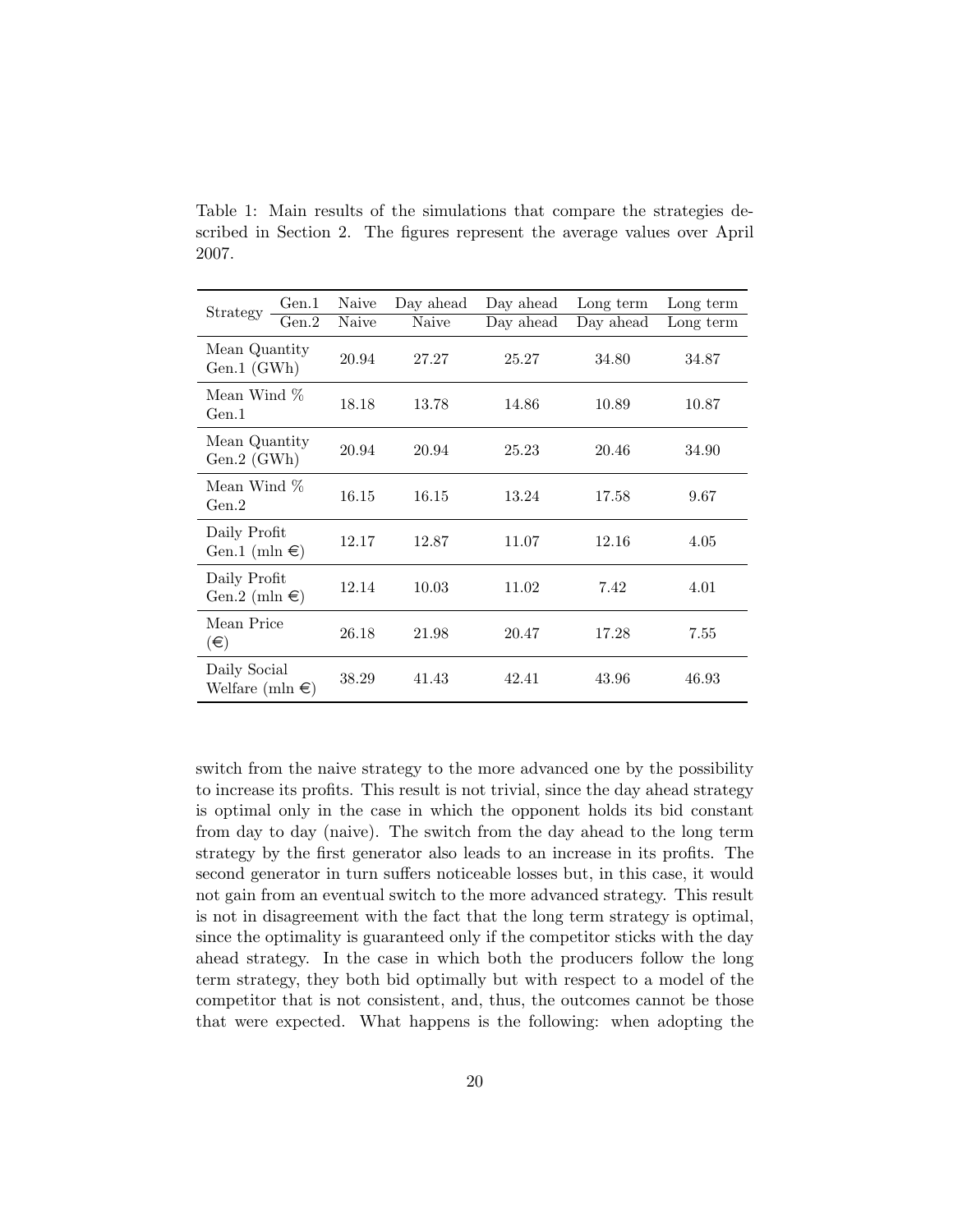long term strategy a generator (let us call it A) assumes that the opponent (B) is bidding according to the day ahead strategy. This implies that A takes for granted that B is marking up the price by retaining generation capacity. Therefore A will try to sell more energy to the market, in order to exploit the high prices. This high level of production of the generator adopting the long term strategy is evident looking at Table 1. Hence, when both the generators adopt the long term strategy, they reach such a high energy output that the price gets extremely low, thus driving down their profits. The ability of the generators to increase their individual profits by adopting more advanced strategies can be evaluated in Figure 7(a), where the three bidding policies are compared in their behavior against the day ahead strategy. Besides, one can notice how the long term strategy performs particularly well during the second and the third day, period during which the system price rises, thus exploiting the dynamic features of the system.

Let us consider for a moment only the first three columns of Table 1. It can be noticed that the profits are higher when both the generators follow the naive strategy than in the case where they both follow the day ahead strategy. This behavior clearly resembles the so called "prisoner dilemma" (see Binmore (2008)) in game theory: one generator is encouraged to switch from the naive to the day ahead strategy by the possibility of obtaining higher gains; at this point the second generator, which notices the decrease in its profits, is also encouraged to switch to the day ahead strategy; though, in the end, they would be better off if they both stuck with the naive strategy.

Two final remarks must be done. The first one is about the price, which decreases as the generators adopt more and more advanced strategies. This is basically due to the higher energy output of the generators as they become more strategic. This growth in the production is evident if looking at Figure 7(b), which shows the quantities produced by a generator when adopting the three different strategies. In turn, the social benefit increases, since more demand is met by the generators.

#### 4.2. Sensitivity analysis

A sensitivity analysis has been performed on this system in order to assess the effect on the market of different conditions in the elasticity of demand. The main results are shown in Table 2. Only the outcomes of the simulations in which both the generators adopt the day ahead strategy are shown. Nevertheless, the simulations of the other setups show the same pattern and are omitted here for the sake of compactness. As it is possible to see, a low elasticity of demand allows the firms to exploit their market power by withholding some of their production capacity in order to mark up the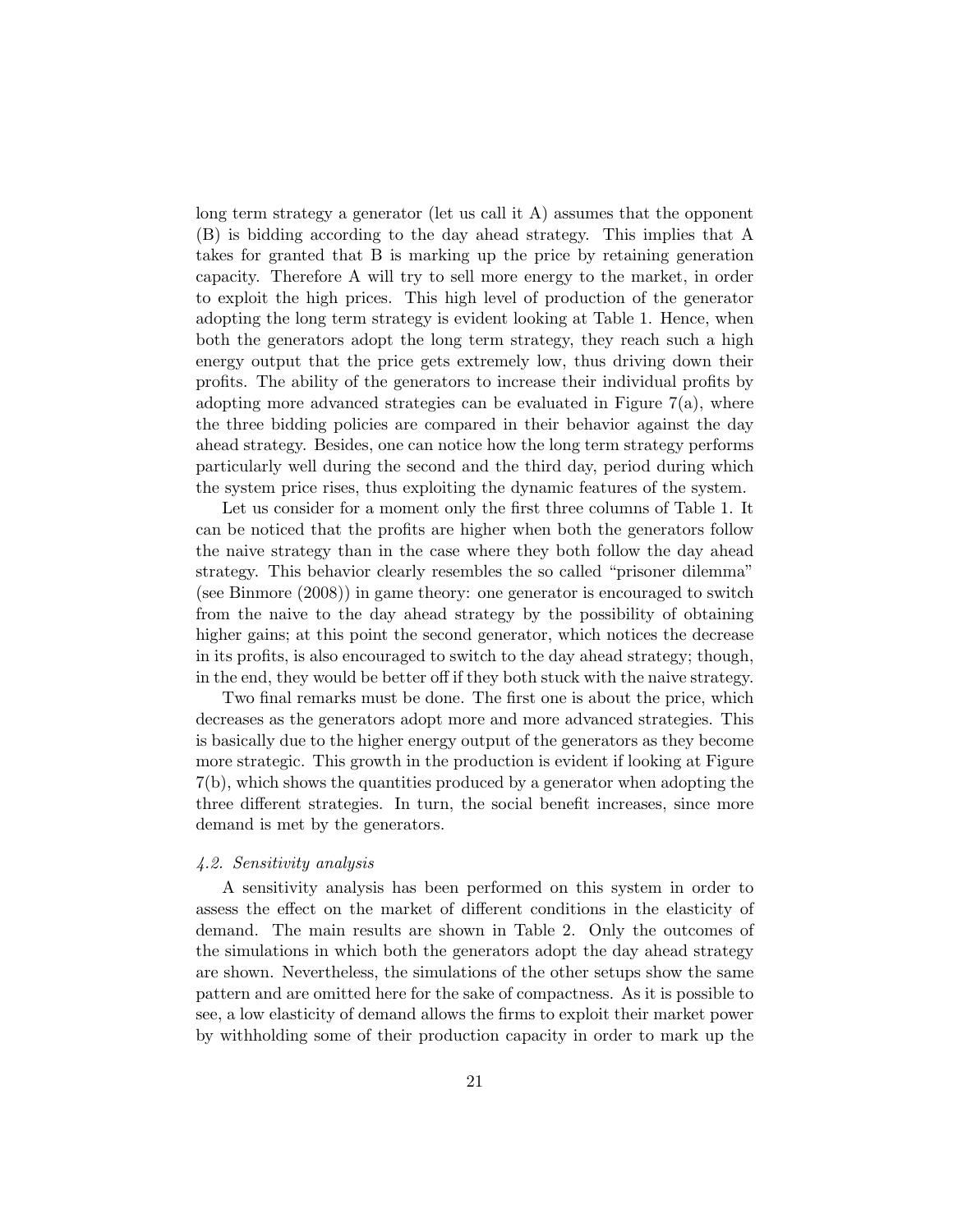

Figure 7: Profits obtained and quantity delivered by a generator adopting subsequently the three different strategies when the opponent uses the day ahead strategy. The demand elasticity is set by  $\beta \approx 1500$  and forecasts are used. The plotted period is the second week of April 2007 (5 weekdays).

system price and obtain more profits. An increase in the elasticity of demand causes the market to benefit both in terms of increased energy production and of decreased average system price. The profits of the GENCOs in turn decrease. These results confirm the findings in Ocaña and Romero (1998), according to which the market power exercised by the producers is inversely coupled with the elasticity of demand.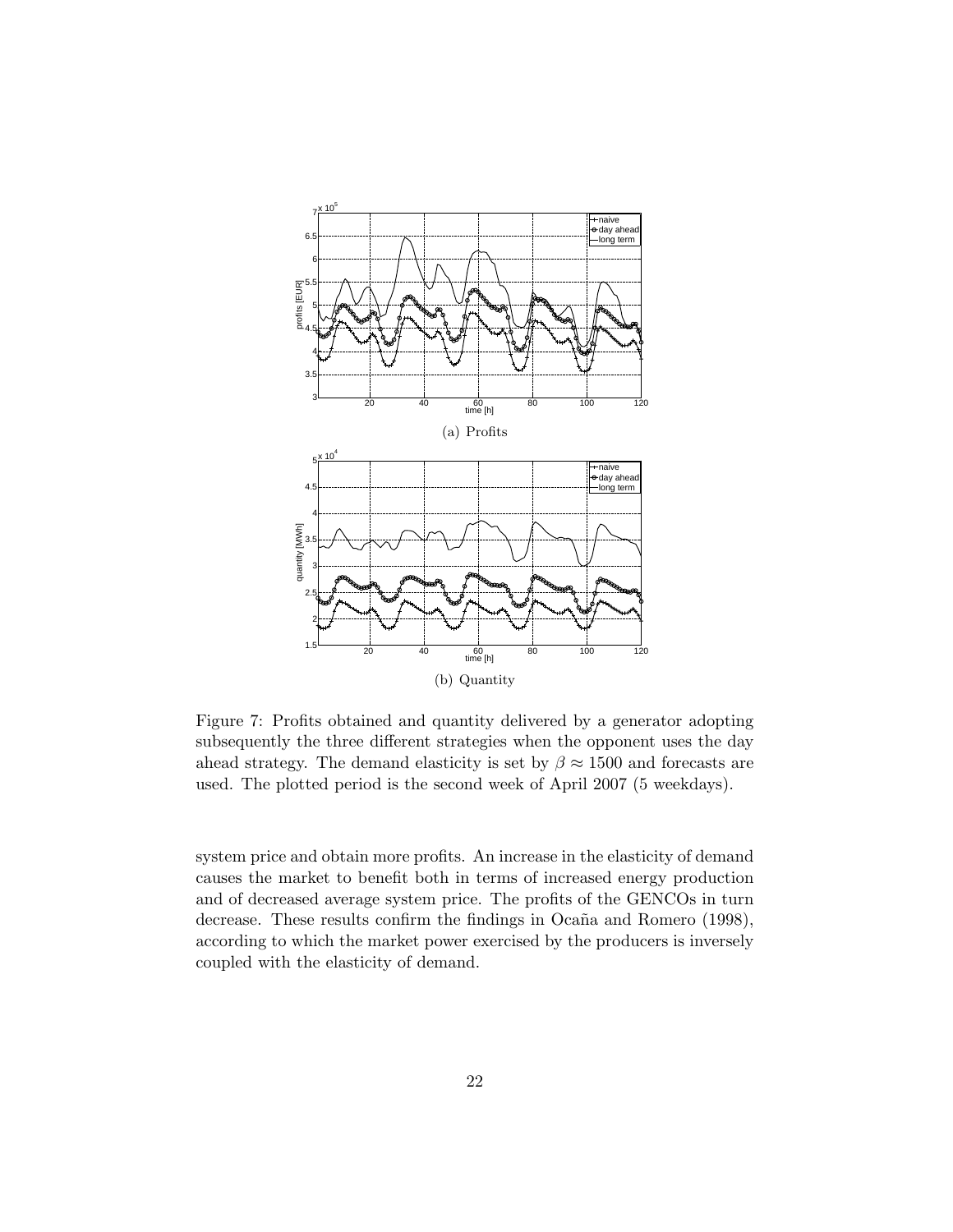|                                   | $\approx 1000$ | $\approx 1500$ | $\approx 2000$ |
|-----------------------------------|----------------|----------------|----------------|
| Mean Quantity Gen.1 (GWh)         | 21.91          | 25.27          | 28.52          |
| Mean Wind $%$ Gen.1               | 17.20          | 14.86          | 13.14          |
| Mean Quantity Gen.2 (GWh)         | 21.88          | 25.23          | 28.48          |
| Mean Wind % Gen.2                 | 15.33          | 13.24          | 11.71          |
| Daily Profit Gen.1 (mln $\in$ )   | 12.23          | 11.07          | 10.80          |
| Daily Profit Gen.2 (mln $\in$ )   | 12.18          | 11.02          | 10.75          |
| Mean Price $(\epsilon)$           | 25.28          | 20.47          | 18.17          |
| Daily Social Welfare (mln $\in$ ) | 47.40          | 42.41          | 40.93          |

Table 2: Results of three simulations where both the generators employ the day ahead strategy using forecasts, with three different conditions of demand elasticity. The figures represent the average values over April 2007.

#### 4.3. Deterministic vs stochastic models

The development of a stochastic model for the electricity market allows for a very interesting analysis: the evaluation of the effects of the introduction of wind power production. In this section three simulation setups are considered: a deterministic one, in which production is from conventional sources of energy, and two stochastic ones, where wind production is introduced and the generators have either perfect information or forecasts on the future wind profile. Table 3 shows the results of the simulations performed with a demand elasticity set by  $\beta \approx 1500$  and when both the players follow the day ahead strategy. The simulations of the cases in which the generators adopt different combinations of bidding strategies show a pattern similar to the one described in the previous section. As such, they are omitted in this article; the interested reader is referred to Giabardo and Zugno (2008). A comparison between the first and the second column of this table shows that, with the addition of wind power production, there is a slight increase in the quantity of energy dispatched by each of the producers. This small rise in the production is the optimal compromise between two contrasting facts: on one side, the lower costs due to the abundance of wind power stimulate the generators to produce more energy; on the other side, strong increases in the energy output are discouraged by the consequential drop in the price. At the same time, the profits of the producers increase, which is expected since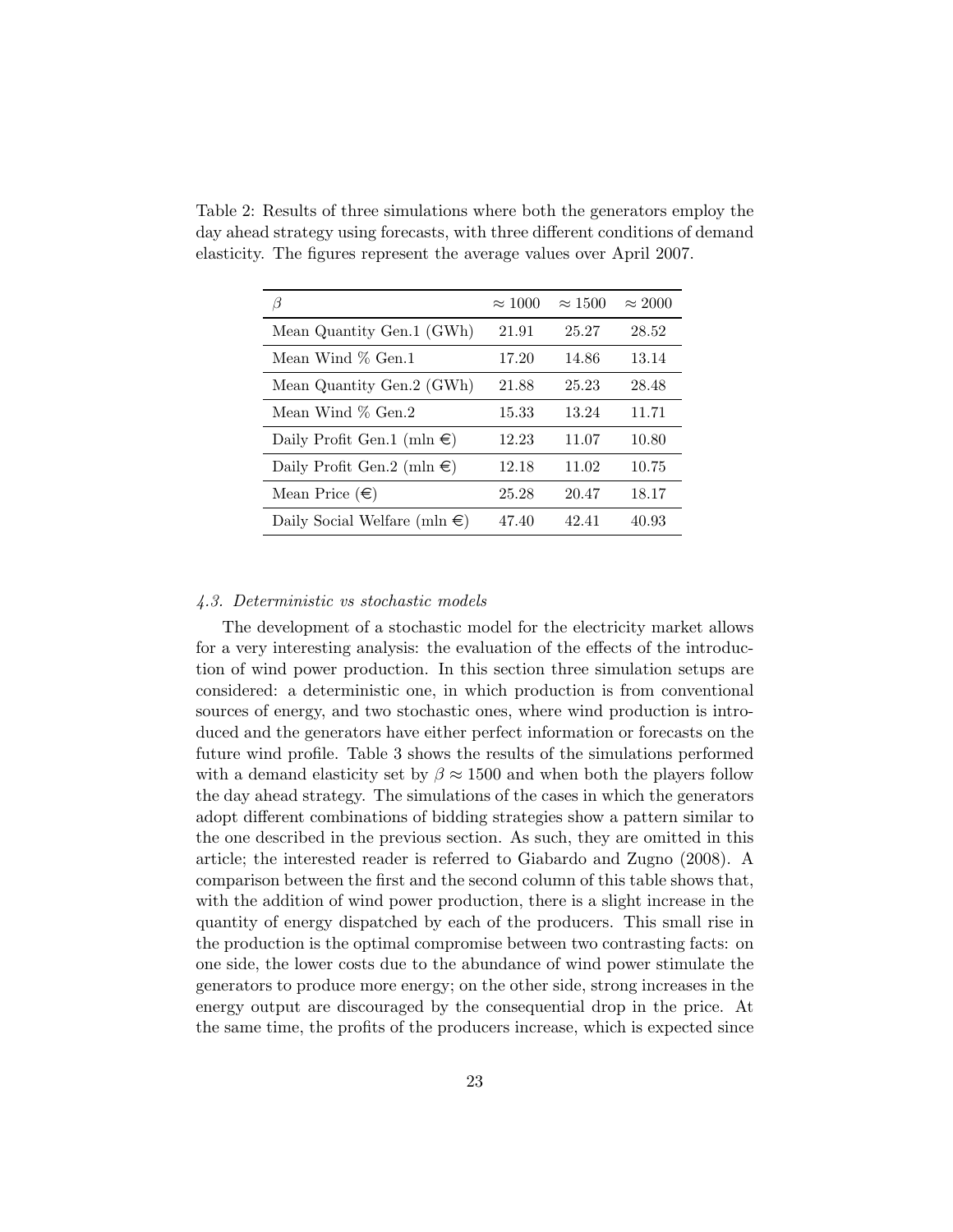Table 3: Results of three simulations where both the generators employ the day ahead strategy in the following cases: deterministic case (no wind power), perfect prediction case, WPPT prediction case. The figures represent the average values over April 2007.

| Case                              | Deterministic<br>(no wind power) | Perfect.<br>prediction | <b>WPPT</b><br>prediction |
|-----------------------------------|----------------------------------|------------------------|---------------------------|
| Mean Quantity Gen.1 (GWh)         | 25.07                            | 25.27                  | 25.27                     |
| Mean Wind $%$ Gen.1               | 0.00                             | 14.85                  | 14.86                     |
| Mean Quantity Gen.2 (GWh)         | 25.07                            | 25.21                  | 25.23                     |
| Mean Wind $\%$ Gen. 2             | 0.00                             | 13.24                  | 13.24                     |
| Daily Profit Gen.1 (mln $\in$ )   | 10.80                            | 11.08                  | 11.07                     |
| Daily Profit Gen.2 (mln $\in$ )   | 10.80                            | 11.02                  | 11.02                     |
| Mean Price $(\epsilon)$           | 20.70                            | 20.48                  | 20.47                     |
| Daily Social Welfare (mln $\in$ ) | 41.63                            | 42.41                  | 42.41                     |

the generators now have cheaper production techniques at their disposal. The increment in the produced quantity also causes a decrease in the price, which represents a benefit for the consumers. As far as the overall effects for the society are concerned, one can notice that the daily social welfare increases, both due to an heightened benefit for the consumers (who can now buy more energy at a lower price) and for the producers (who increase their profits due to lower production costs). The same considerations hold also if comparing the first and third row of Table 3. This is due to the aforementioned fact that the outcomes of the simulations using forecasts or perfect information are qualitatively similar.

The fact that the wind power covers around 13-14% of the total generation while the increase in production amounts to about 1% means that a significant share of the production switches from traditional technologies to wind power, when the latter is available. This fact is evident if looking at Figure 8, which shows the quantity produced by the first generator in the case when it adopts the day ahead strategy while the second generator employs the naive one.

As already mentioned, the results presented in this section are very general. In fact, for each of the cases considered in the previous Subsections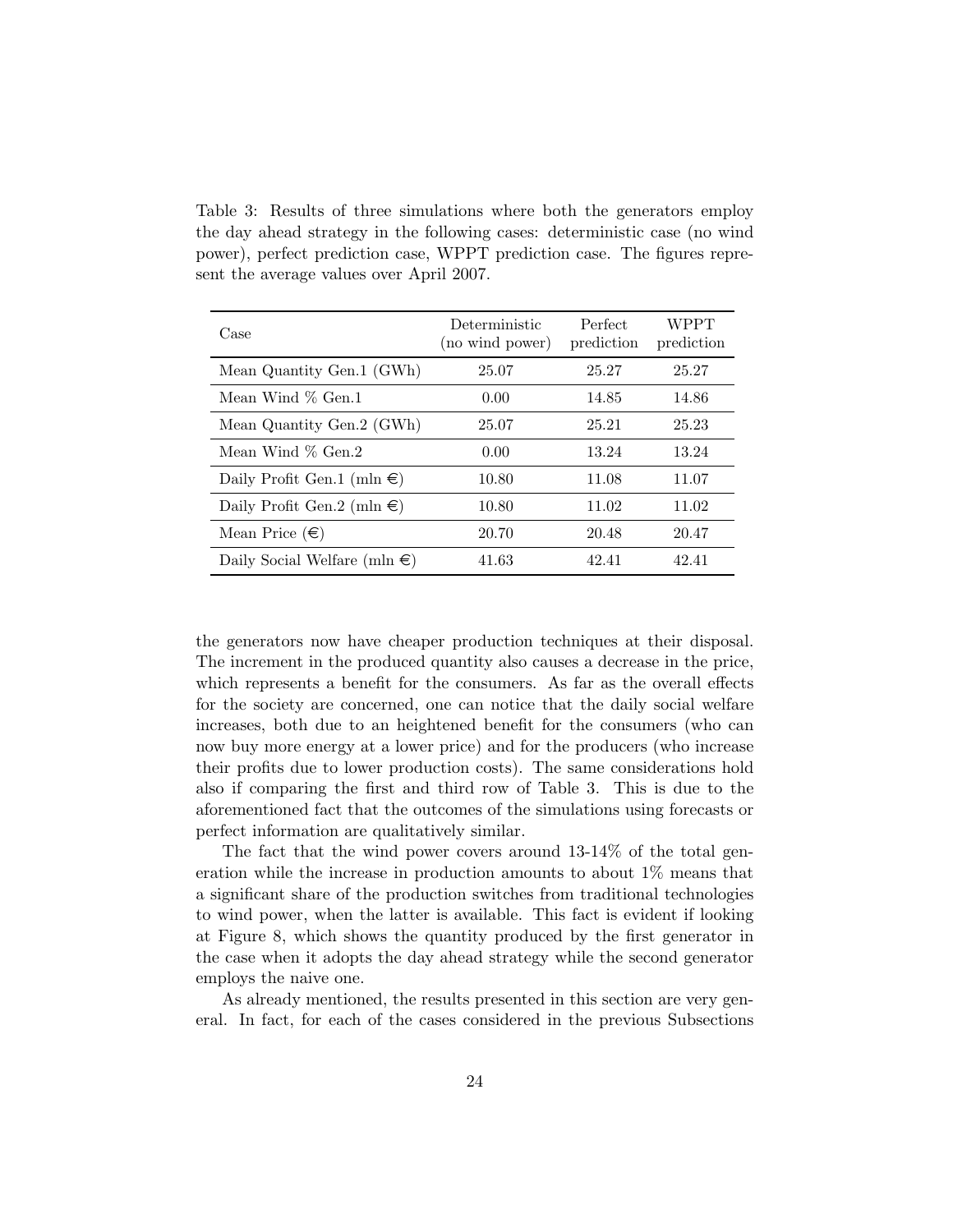

Figure 8: Quantity produced by the first generator adopting the day ahead strategy when the second generator employs the naive one. The demand elasticity is set by  $\beta \approx 1500$  and forecasts are used.  $q_{1,tot}$  is the total production,  $q_{1,w}$  is the wind power and  $q_1$  is the power produced with other technologies. The plotted period is the second week of April 2007.

4.1 and 4.2, it could be shown that the inclusion of wind power production causes lower system prices, increased quantity of energy dispatched to the market, higher profits for the producers and welfare for the society. Therefore the analysis of these cases has been omitted in this paper for the sake of brevity, the interested reader is referred to Giabardo and Zugno (2008).

### 5. Conclusions

This article addresses the functioning of oligopolistic day ahead electricity markets and the issue of strategic bidding. Stochastic optimal control theory is the main tool used for this analysis. Generator competition, aimed at profit maximization, is in fact modeled as a dynamic feedback system, which includes stochastic features connected with production from renewable energy sources.

The quantity bidding, or Cournot competition model, has been considered. In such a market, the generators tend to withhold generation capacity in order to mark up the price and, therefore, earn more profits. The introduction of advanced strategies encourages the producers to bid higher quantities in the market while exploiting the price mark up caused by the competitors. The simulations have proved the superiority of the long term optimal strategy, which has the advantage of being able to take into account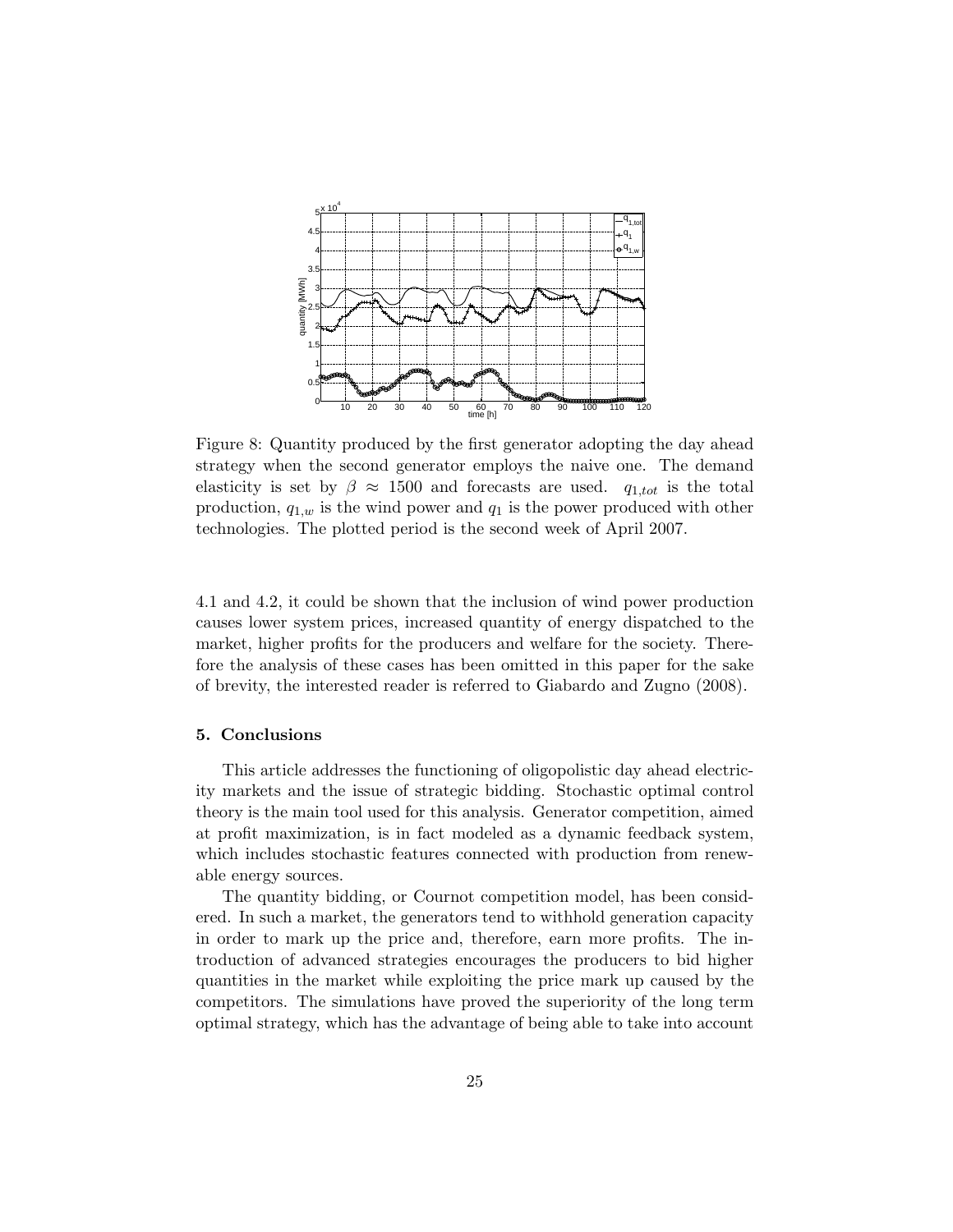the dynamics of the system. Furthermore, the simulations performed have highlighted an important feature that is peculiar to the Cournot competition model: the adoption of more advanced strategies by the generators has a beneficial effect not only for the producers but also for the society. This appears both in a decrease of the average system price and in an increase of the social welfare, as more demand is met by the producers.

A sensitivity analysis has been carried out by simulating the model under different conditions of demand elasticity. The resulting trend is that an increase in the demand elasticity limits the possibility for the producers to exploit their market power and, generally, leads to decreased profits. In turn, the society gains in terms of lower prices and increased social benefit. These results are in complete accordance with the literature on the subject (for instance see Ocaña and Romero (1998)).

An evaluation of the market behavior as the wind production penetrates electricity markets has been made possible by the development of a stochastic model. It has been shown that the introduction of wind power is advantageous both for the producers and the society, in terms of, respectively, higher profits and increased social welfare.

The model has been simulated in the cases of both perfect and estimated information on the wind power future profile. In order to test the system in a realistic framework, a state-of-the-art forecasting tool (WPPT) has been employed. The simulations show analogous results on both cases. This is because accuracy of wind power prediction tools mainly has an effect on the need for intra-day corrections, and real-time regulation. The role of forecasting has shown to be crucial however in the development of stochastic models for energy markets significantly penetrated by stochastic renewable generation. Therefore, the availability of accurate forecasting tools is paramount if such models intend to realistically describe the behavior of actual markets.

This work shows that control theory represents an effective tool for describing and modeling electricity markets, which by their nature are closed loop systems, characterized by strong dynamic and stochastic properties. Nevertheless there is room for future developments in many directions. Different kinds of markets could be included, such as the continuous trading (e.g. Elbas, for the case of Scandinavia) and real-time markets, as well as other related issues, e.g. regulation costs and transmission constraints. Furthermore, the modeling of the wind dynamics, the inclusion of sources of uncertainty different from those in the supply side and the incorporation of other renewable energy sources all represent potential interesting enhancements to the present work.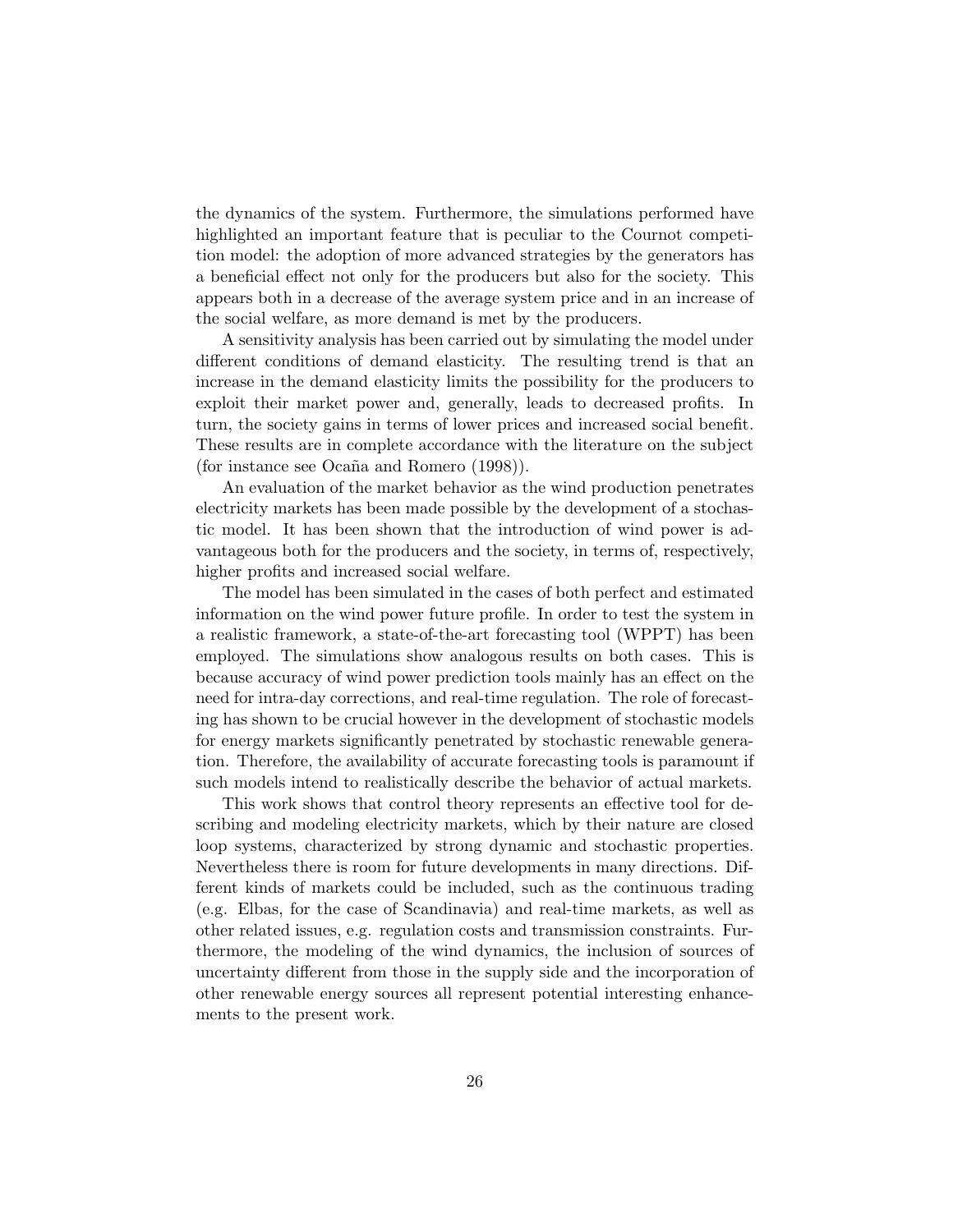#### Acknowledgements

We thank Energinet.dk, in particular Jonas C. Villumsen and Michael P. G. Simonsen Nielsen, and NordPool for providing us with data on the Scandinavian energy market; Klaus Skytte and Arndt von Schemde of Econ Pöyry for sharing their professional counseling with us; Youfei Liu for being a source of inspiration through his work, as well as for his openness to discussion; the Editor of the journal and two anonymous referees who offered constructive comments that significantly improved the quality of this final document.

## References

- Aghion, P., Bolton, P., 1987. Contracts as a barrier to entry. The American Economic Review 77, 388–401.
- Alvarado, F., 1997. The dynamics of power system markets. Technical report PSerc-97-01, The University of Wisconsin.
- Alvarado, F., 1999. The stability of power system markets. IEEE Transactions on Power Systems 14 (2), 505–511.
- Amelin, M., 2004. On Monte Carlo simulation and analysis of electricity markets. Ph.D. thesis, Royal Institute of Technology.
- Andersson, B., Bergman, L., 1995. Market structure and the price of electricity: an ex-ante analysis of the deregulated Swedish electricity markets. The Energy Journal 16, 97–110.
- Baldick, R., Grant, R., Kahn, E., 2002. Linear supply function equilibrium: generalizations, applications and limitations. University of California Energy Institute POWER Pater PWP-078.
- Bask, M., Liub, T., Widerberg, A., 2007. The stability of electricity prices: estimation and inference of the Lyapunov exponents. Physica A, Statistical Mechanics and its Applications 376, 565–572.
- Binmore, K., 2008. Game theory: a very short introduction. Oxford University Press, Oxford.
- Bolle, F., 1992. Supply function equilibria and the danger of tacit collusion. the case of spot markets for electricity. Energy Economics 14, 94–102.
- Conejo, A. J., Contreras, J., Arroyo, J. M., de la Torre, S., 2002. Optimal response of an oligopolistic generating company to a competitive poolbased electric power market. IEEE Transactions on Power Systems 17 (2).
- Costa, A., Crespo, A., Navarro, J., Lizcano, G., Madsen, H., Feitosa, E., 2008. A review on the young history of the wind power short-term prediction. Renewable & Sustainable Energy Reviews 12, 1725–1744.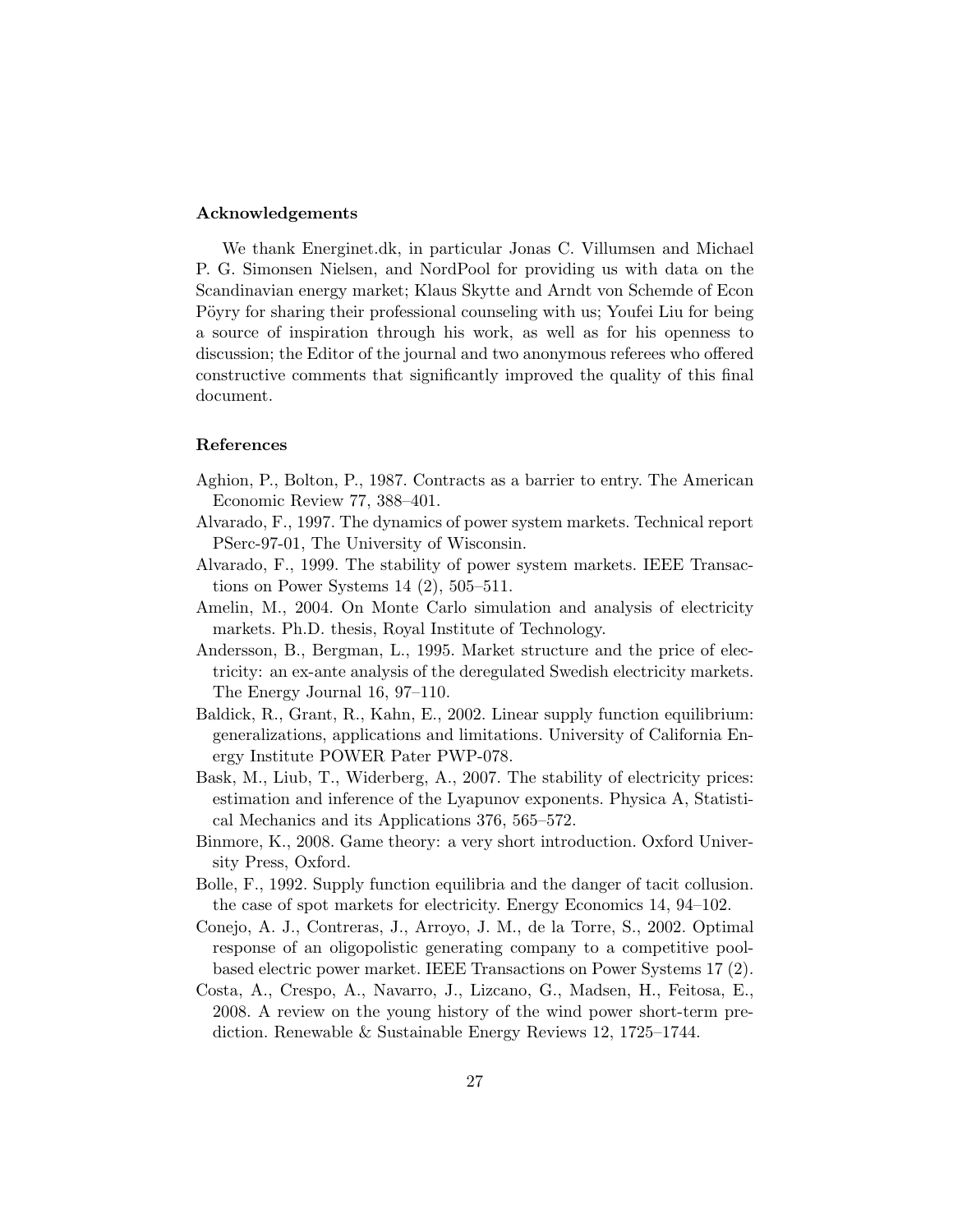- Donslund, B., Kristoffersen, B., 2006. A brief description of energinet.dk's market model MARS. www.energinet.dk.
- Erzgräber, H., Strozzi, F., Zaldívar, J.-M., Touchette, H., Gutiérrez, E., Arrowsmith, D. K., 2008. Time series analysis and long range correlations of Nordic spot electricity market data. Physica A, Statistical Mechanics and its Applications 387 (26), 6567–6574.
- Garber, D., Hogan, W. W., Ruff, L., 1994. An efficient electricity market: using a pool to support real competition. The Electricity Journal 7 (7), 48–60.
- Giabardo, P., Zugno, M., 2008. Competitive bidding and stability analysis in electricity markets using control theory. Master's thesis, Informatics and Mathematical Modelling, Technical University of Denmark, DTU, Richard Petersens Plads, Building 321, DK-2800 Kgs. Lyngby, supervisors: Henrik Madsen and Pierre Pinson.
- Giebel, G., Kariniotakis, G., Brownsword, R., 2003. The state-of-the-art in short-term prediction of wind power - a literature overview. Deliverable report, EU Project Anemos.
- Green, R., Newbery, D., 1992. Competition in the British electricity spot market. Journal of Political Economy 100 (5), 929–953.
- Guan, X., Ho, Y. C., Lai, F., 2001. An ordinal optimization based bidding strategy. IEEE Transactions on Power Systems 16, 788–797.
- Hobbs, B. F., 1986. Mill pricing versus spatial price discrimination under Bertrand and Cournot spatial competition. Journal of Industrial Economics 35, 173–191.
- Hogan, W. W., 1997. A market power model with strategic interaction in electricity networks. The Energy Journal 18, 107–142.
- Jónsson, T., Pinson, P., Madsen, H., 2009. On the market power of wind energy (forecasts). Energy Economics, (submitted).
- Kahn, E. P., 1998. Numerical techniques for analyzing market power in electricity. The Electricity Journal 11, 34–43.
- Klemperer, P., Meyer, M., 1989. Supply function equilibria in an oligopoly under price uncertainty. Econometrica 57, 1243–1277.
- Liu, Y., 2006. Network and temporal effects on strategic bidding in electricity markets. Ph.D. thesis, University of Hong Kong.
- Martini, A., Pelacchi, P., Pellegrini, L., Cazzol, M., Garzillo, A., Innorta, M., 2001. A simulation tool for short term electricity markets. Power Industry Computer Applications. PICA 2001, 112–117.
- Ni, E., Luh, P. B., Rourke, S., 2004. Optimal integrated generation bidding and scheduling with risk management under a deregulated power market.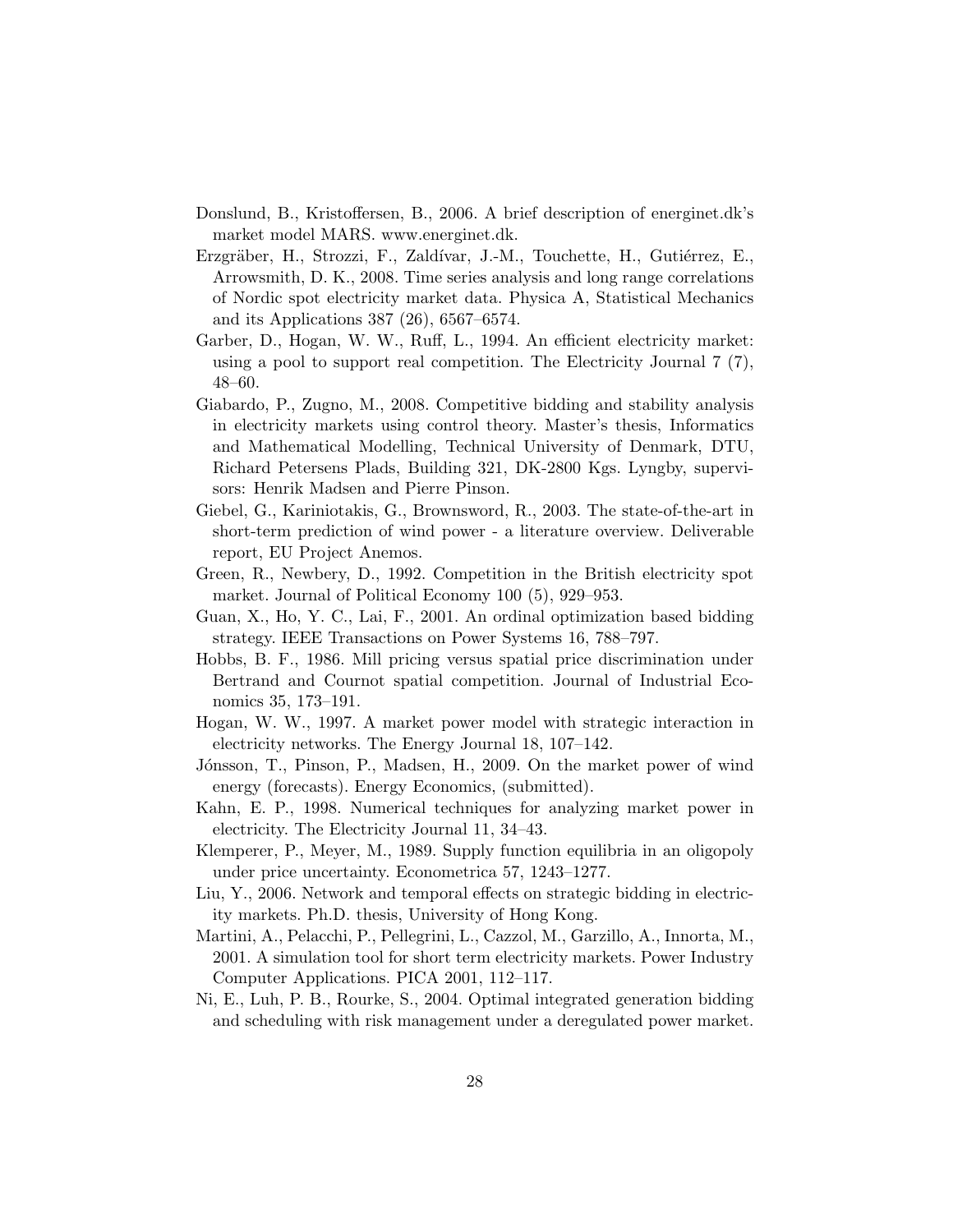IEEE Transactions on Power Systems 19 (1), 600–609.

- Nielsen, T., 2002. Online prediction and control in nonlinear stochastic systems. Ph.D. thesis, Informatics and Mathematical Modelling, Technical University of Denmark, DTU, Richard Petersens Plads, Building 321, DK-2800 Kgs. Lyngby.
- Nielsen, T., Nielsen, H., Madsen, H., 2002. Prediction of wind power using time-varying coefficient functions. In: Proceedings of the 15th IFAC World Congress, Barcelona, Spain.
- NordPoolSpot website, 2009. www.nordpoolspot.com.
- Ocaña, C., Romero, A., 1998. A simulation of the Spanish electricity pool. Technical report, Comisión Nacional del Sistema Eléctrico.
- Park, J. B., Kim, B. H., Kim, J. H., Jung, M. H., Park, J. K., 2001. A continuous strategy game for power transactions analysis in competitive electricity markets. IEEE Transactions on Power Systems 16 (4), 847–855.
- Pinson, P., Papaefthymiou, G., Klöckl, B., Nielsen, H. A., Madsen, H., 2009. From probabilistic forecasts to statistical scenarios of short-term wind power production. Wind Energy 12, 51–62.
- Powell, A., 1993. Trading forward in an imperfect market: the case of electricity in Britain. The Economic Journal 103 (417), 444–453.
- Ravn, H. F., 1999. Discrete time optimal control. Technical University of Denmark.
- Richter, C. J., Sheble, G. B., 1998. Genetic algorithm evolution of utility bidding strategies for the competitive marketplace. IEEE Transactions on Power Systems 13 (1), 256–261.
- Rudkevich, A., 1999. Supply function equilibrium in power markets, learning all the way. TCA Technical Paper, 1299–1702.
- Singh, S. N., 2008. Strategies for wind power trading in competitive electricity markets. IEEE Transactions on Energy Conversion 23, 249–256.
- Song, H., Liu, C. C., Lawarreé, J., Dahlgren, R. W., 2000. Optimal electricity supply bidding by Markov decision process. IEEE Transactions on Power Systems 15 (2), 618–624.
- Songa, Y., Ni, Y., Wenb, F., Houa, Z., Wu, F. F., 2003. Conjectural variation based bidding strategy in spot markets: fundamentals and comparison with classical game theoretical bidding strategies. Electric Power Systems Research 67 (1), 45–51.
- Swider, D., Weber, C., 2006. An electricity market model to estimate the marginal value of wind in an adapting system. Proceedings of the Power Engineering Society General Meeting, 2006. IEEE.
- Taylor, J. W., McSharry, P., 2008. Short-term load forecasting methods: an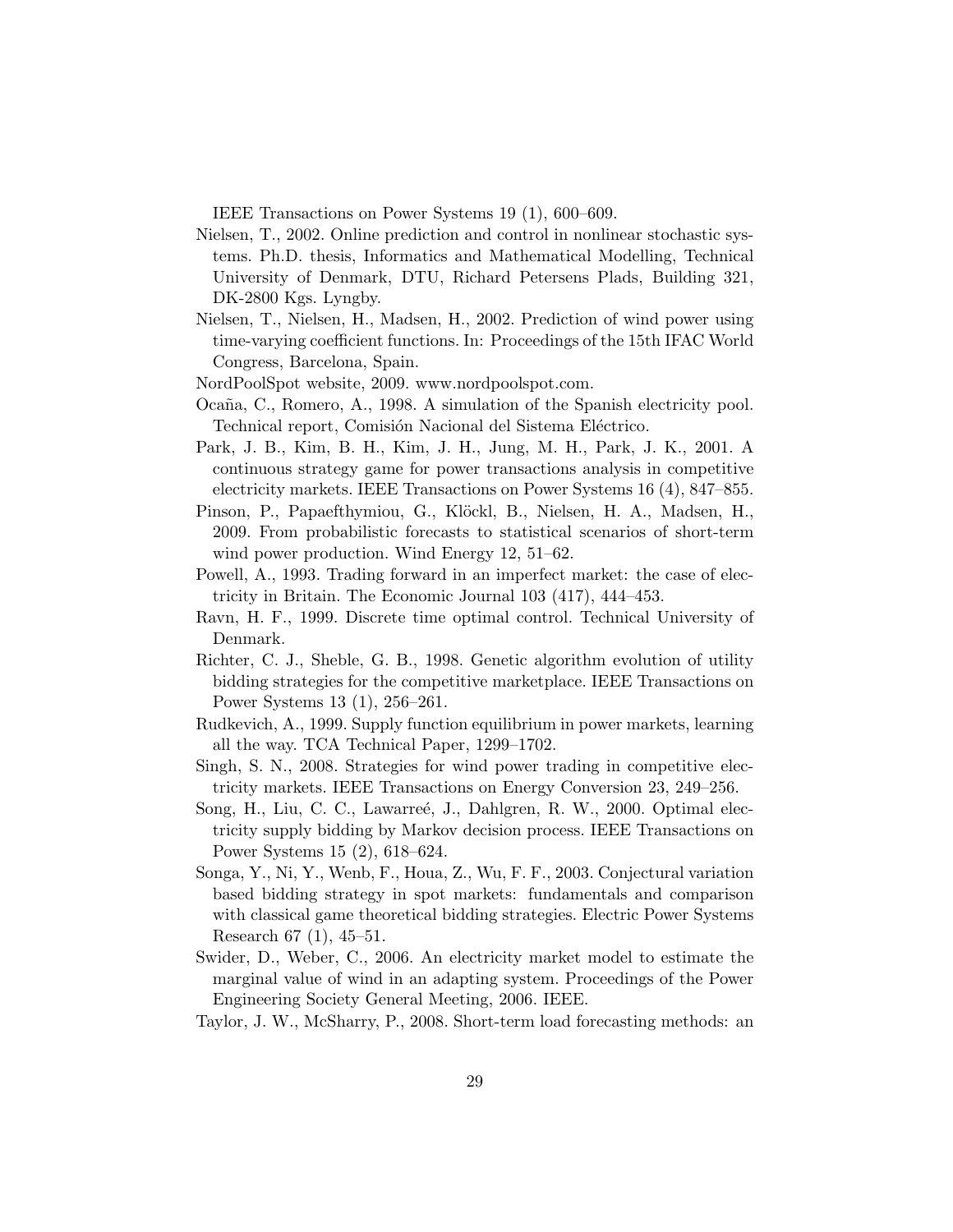evaluation based on European data. IEEE Transactions on Power Systems 22, 2213–2219.

- Wen, F., David, A., 2001. Optimal bidding strategies and modeling of imperfect information among competitive generators. IEEE Transactions on Power Systems 16 (1).
- Willems, B., 2002. Modeling Cournot competition in an electricity market with transmission constraints. The Energy Journal 23, 95–125.
- Yu, Z., Sparrow, F., Bowen, B., 1998. A new long-term hydro production scheduling method for maximizing the profit of hydroelectric systems. IEEE Transactions on Power Systems 13 (1), 66–71.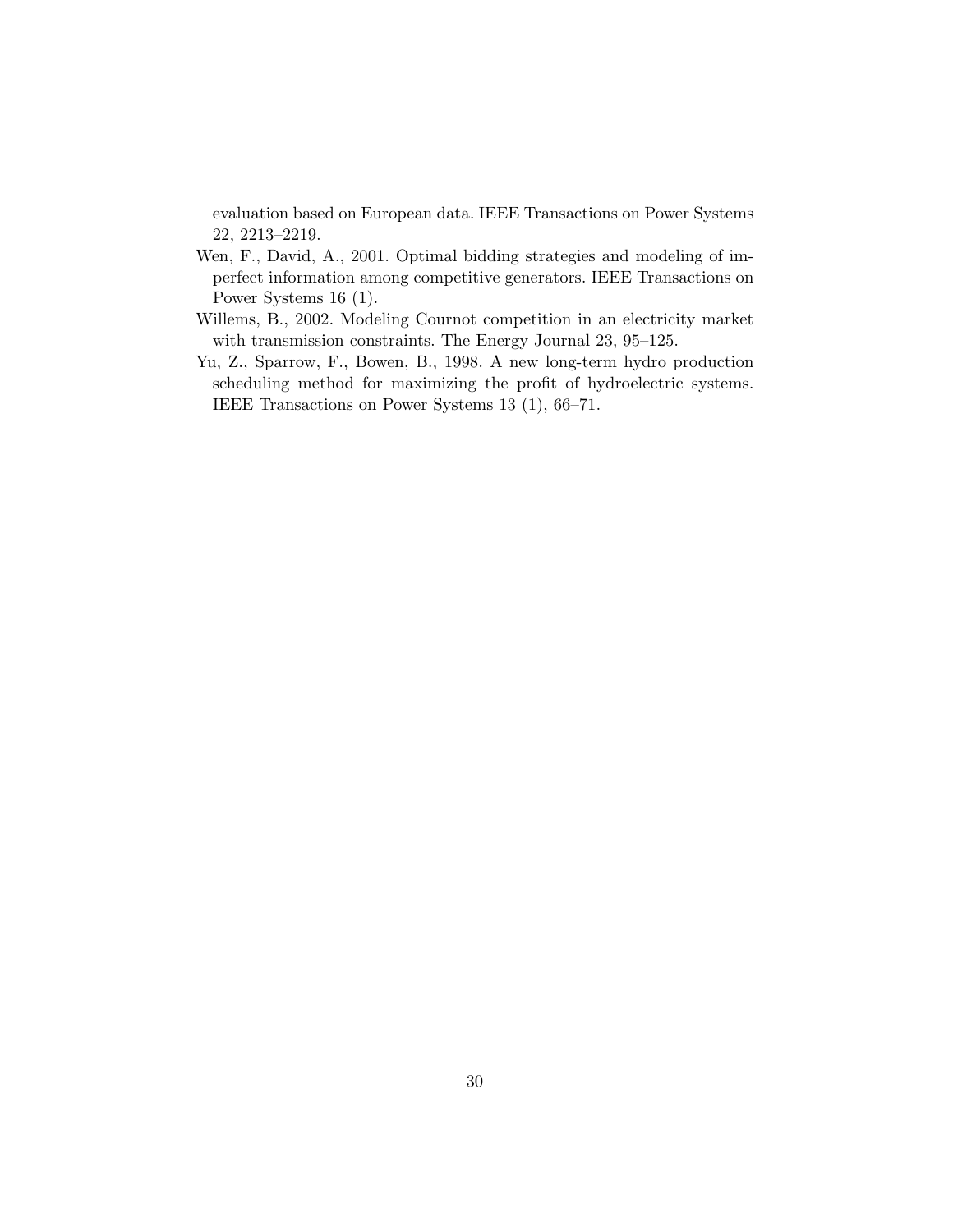## A. Derivation of the day-ahead strategy

In this section the analytical derivation of the day-ahead strategy is presented by making use of the same notation used in the paper.

In Section 2 the most important economic quantities have been introduced: the cost and the profit for the producers and the market demand function. These are reported here for the sake of clarity. The cost function for a producer is defined as:

$$
C_i(\tilde{x}_i(t)) = a_{w,i}(t) + a_i(t) + b_i(t)\tilde{x}_i(t) + \frac{1}{2}c_i(t)\tilde{x}_i(t)^2
$$
 (28)

where  $a_{w,i}(t)$  is the cost coming from the production of wind energy (which is indicated  $\tilde{x}_{i,w}(t)$  in the paper), while  $a_i(t)+b_i(t)\tilde{x}_i(t)+\frac{1}{2}c_i(t)\tilde{x}_i(t)^2$  represents the (quadratic) cost of producing  $\tilde{x}_i(t)$ , which is the quantity of energy produced from sources other than the wind. The profit for a producer is given by:

$$
\tilde{\pi}_i(t) = \tilde{p}(t) \left( \tilde{x}_i(t) + \tilde{x}_{i,w}(t) \right) - C_i(\tilde{x}_i(t)) \tag{29}
$$

which is simply the subtraction of the production costs  $C_i(\tilde{x}_i(t))$  from the total revenues of the firm  $\tilde{p}(t)$   $(\tilde{x}_i(t) + \tilde{x}_{i,w}(t))$ . It must be remembered, in fact, that the total amount of energy produced by the  $i$ -th generator is  $\tilde{x}_{i,t}(t)$ , which represents the sum of the quantity of wind energy (i.e.  $\tilde{x}_{i,w}(t)$ ) and the quantity of energy produced with other technologies (i.e.  $\tilde{x}_i(t)$ ). The market demand is described by:

$$
D(t) = \alpha(t) - \beta(t)p(t)
$$
\n(30)

It may help to recall here the assumption of non-storability of energy required the instantaneous balance of supply and demand, which translates into:

$$
\tilde{D}(t) = \sum_{i=1}^{N} \tilde{x}_{i,t}(t)
$$
\n(31)

Substituting in order (28), (29), (3) and (31) and carrying out the derivative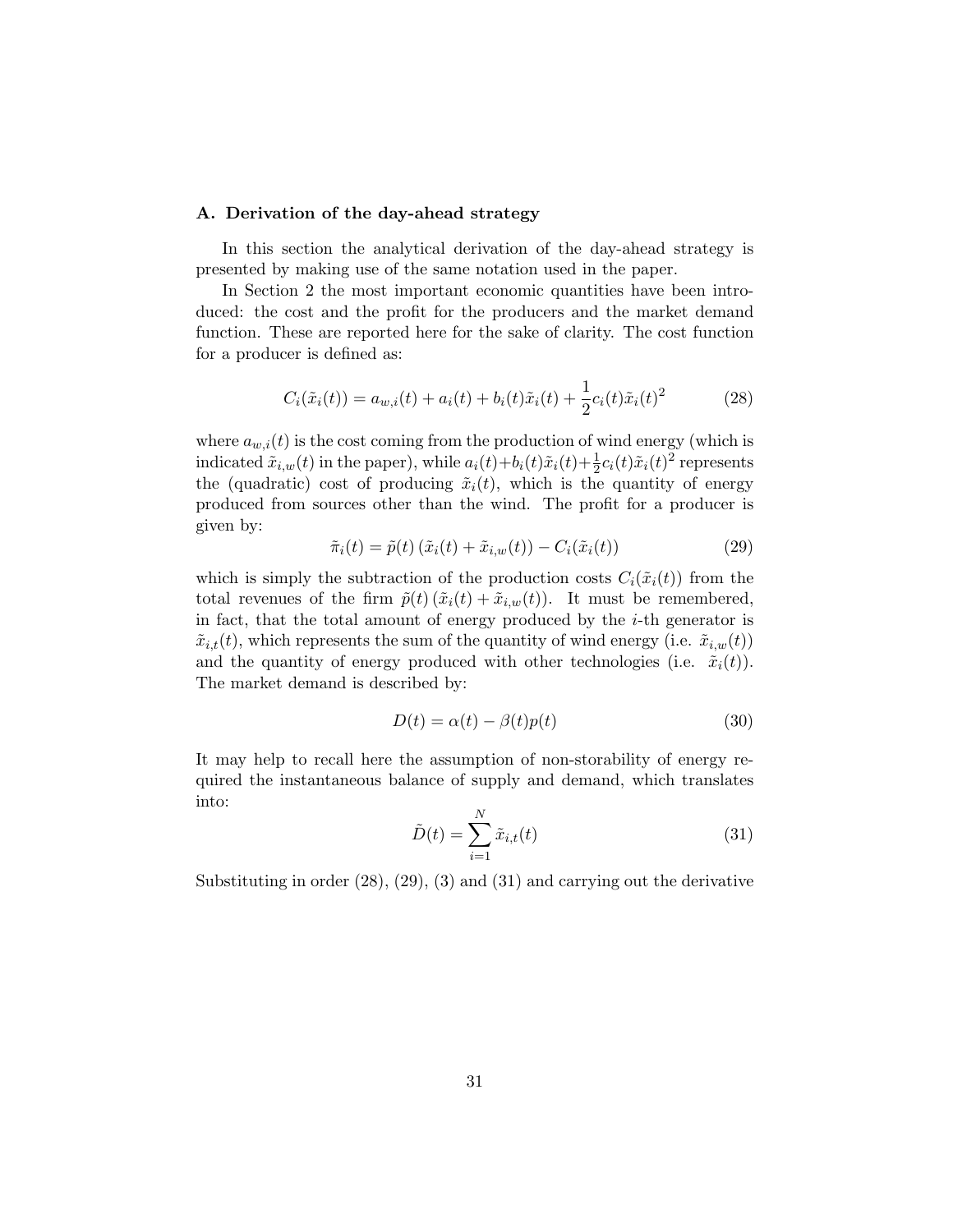on the right side of (9), after some calculations one gets

$$
\tilde{x}_i(t+1) - \tilde{x}_i(t) = k_i(t+1) \left[ -f(t+1) \frac{\partial \tilde{D}(t+1)}{\partial \tilde{x}_i(t+1)} \tilde{x}_{i,t}(t+1) + e(t+1) - f(t+1) \sum_{j=1}^N \tilde{x}_{j,t}(t+1) - b_i - c_i \tilde{x}_i(t) \right] \n= k_i(t+1) \left[ -f(t+1) \frac{\partial \tilde{D}(t+1)}{\partial \tilde{x}_i(t+1)} (\tilde{x}_i(t+1) + \tilde{x}_{i,w}(t+1)) - f(t+1) \sum_{j=1}^N (\tilde{x}_j(t+1) + \tilde{x}_{j,w}(t+1)) + e(t+1) - b_i - c_i \tilde{x}_i(t) \right] \n+ e(t+1) - b_i - c_i \tilde{x}_i(t) \right] \n\tilde{x}_i(t+1) = \tilde{x}_i(t)
$$
\n(32)

where  $\tilde{x}_{i,w}(t+1)$  is the amount of wind power and  $e(t+1)$ ,  $f(t+1)$  are the coefficients of the demand function, all calculated at time  $t + 1$ . This makes sense since the purpose of the equation is deciding the update of  $\tilde{x}_i(t)$ , given the most recent estimates of the wind power and of the demand function. As far as the estimates are concerned, forecasts of the wind power available to the individual generator and to its competitors are used. As a matter of fact, current forecasting tools are designed in order to provide the user with the conditional expectation of wind power production, which makes them appropriate for this kind of problems. For the interested reader, reviews of state-of-the-art forecasting techniques can be found in Giebel et al. (2003) and Costa et al. (2008). Of course, the issue of having accurate forecasts for wind power is critical in the development of efficient bidding strategies. From now on, it is assumed that wind power forecasts are always available and perfect, although it is known that they have a limited level of accuracy. This issue has been discussed in Taylor and McSharry (2008), which assesses the accuracy for wind power forecasts to 2%-4%.

A realistic assumption is that each firm believes that the total quantity produced by its competitors will approximately be the same as in the previous period, which means the i-th producer considers

$$
\tilde{x}_j(t+1) + \tilde{x}_{j,w}(t+1) = \tilde{x}_j(t) + \tilde{x}_{j,w}(t), \quad j = 1, 2, \dots, N, \, j \neq i \qquad (33)
$$

The reason for this assumption lays in the fact that the change in one single period can be neglected, since the demand function remains practically unchanged at the same hour of two successive days (of the same type: there is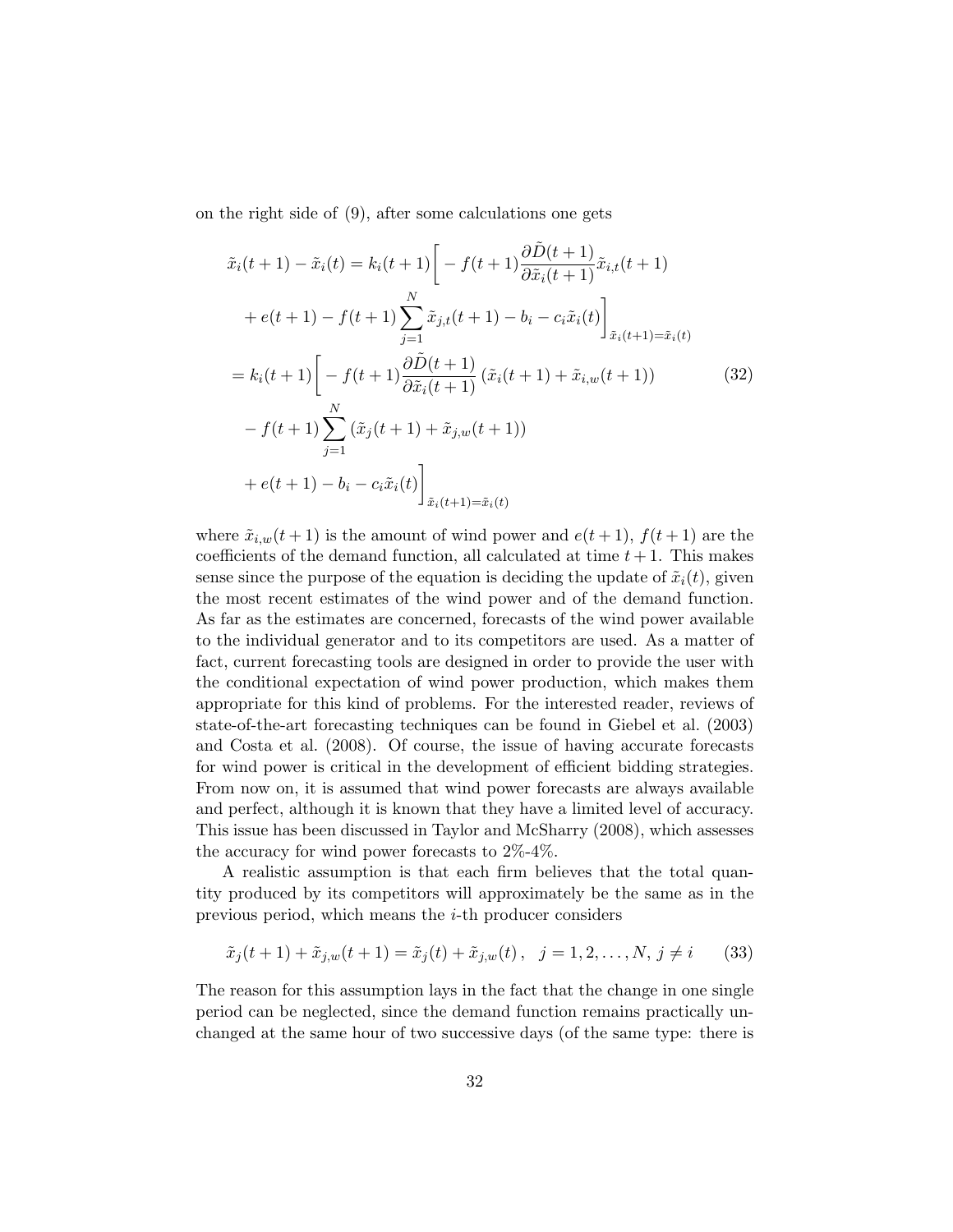a noticeable change between Friday and Saturday for the demand function considered at the same hour). This once again motivates the fact that the system should be divided in 48 subsystems, one for each hour of weekdays and weekend days. At this point of the discussion, it might be useful to point out that  $t + 1$  does not indicate the next hour, but the bidding round at the same hour of the following day of the same type. As an example, if the current day and time is Friday at  $11am, t+1$  indicates Monday at  $11am$ , which is the closest following weekday. The assumption above also implies

$$
\frac{\partial \tilde{x}_{j,t}(t+1)}{\partial \tilde{x}_i(t+1)} = 0, \quad j = 1, 2, \dots, N, \, j \neq i \tag{34}
$$

which from the balance of supply and demand, see  $(31)$ , gives

$$
\frac{\partial \tilde{D}(t+1)}{\partial \tilde{x}_i(t+1)} = 1\tag{35}
$$

Substituting the equations above in (32), rearranging the terms and imposing  $\tilde{x}_i(t+1) = \tilde{x}_i(t)$  on the right side of the equation leads to the following expression

$$
\tilde{x}_i(t+1) = [1 - k_i(t+1)(2f(t+1) + c_i)] \tilde{x}_i(t) \n- k_i(t+1)f(t+1) \left[ \sum_{\substack{j=1 \ j \neq i}}^N (\tilde{x}_j(t) + \tilde{x}_{j,w}(t)) + 2\tilde{x}_{i,w}(t+1) \right] \tag{36}
$$
\n
$$
+ k_i(t+1) (e(t+1) - b_i)
$$

Once the state variable is defined

$$
\tilde{\mathbf{x}}(t) = \begin{bmatrix} \tilde{x}_1(t) & \tilde{x}_2(t) & \dots & \tilde{x}_N(t) \end{bmatrix}^T
$$
 (37)

it is possible to define the following state update model

$$
\tilde{\mathbf{x}}(t+1) = \mathbf{F}(t)\tilde{\mathbf{x}}(t) + \tilde{\epsilon}_{ex}(t)
$$
\n(38)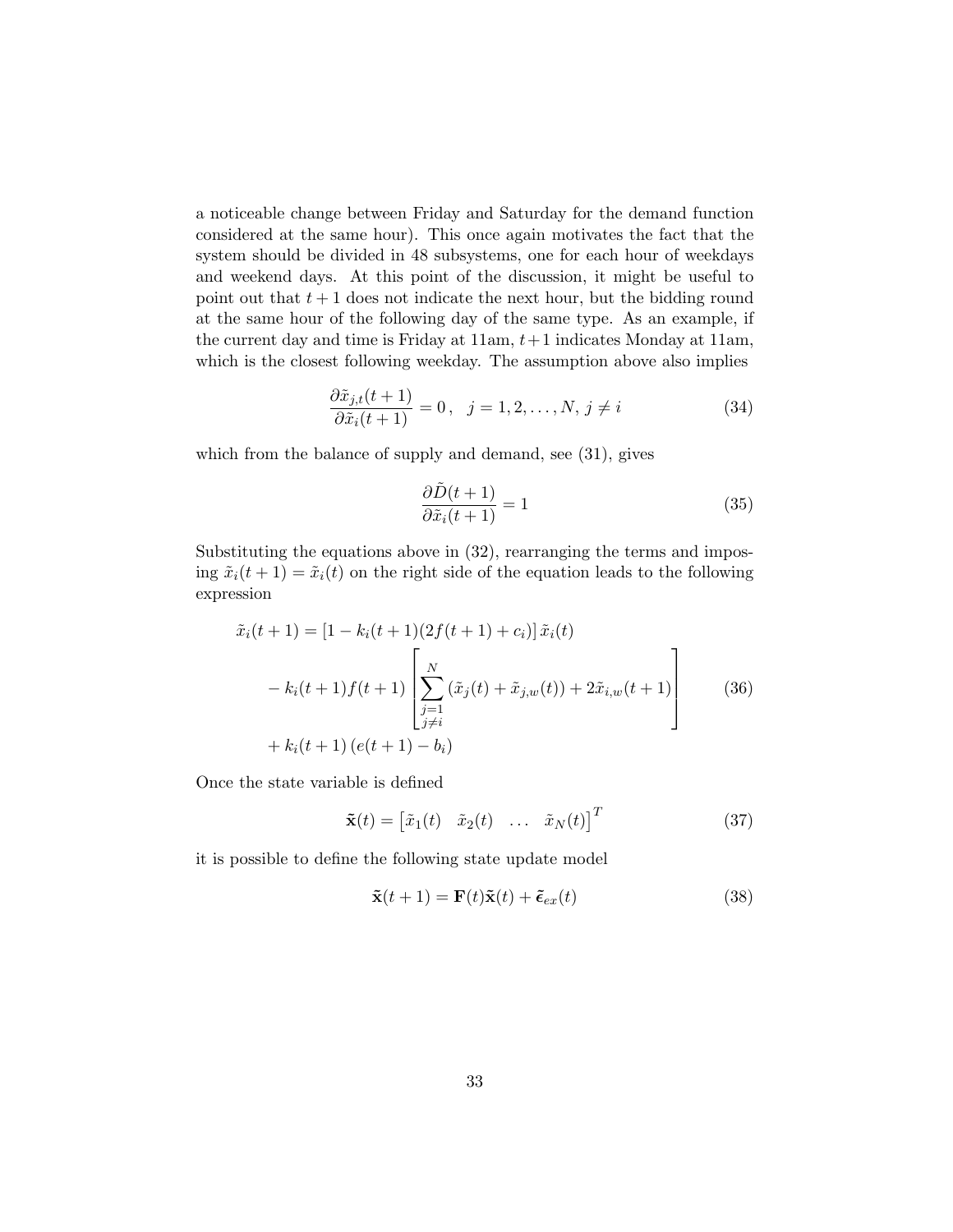where

$$
F_{ii}(t) = 1 - k_i(t+1)(2f(t+1) + c_i), \qquad i = 1, 2, ..., N
$$
  
\n
$$
F_{ij}(t) = -k_i(t+1)f(t+1), \qquad i, j = 1, 2, ..., N, i \neq j
$$
  
\n
$$
\tilde{\epsilon}_{ex,i}(t) = -k_i(t+1)f(t+1) \left(2\tilde{x}_{i,w}(t+1) + \sum_{\substack{j=1 \ j \neq i}}^N \tilde{x}_{j,w}(t)\right)
$$
(39)  
\n
$$
+ k_i(t+1) (e(t+1) - b_i)
$$

In the state space model (38) the variable  $\tilde{\epsilon}_{ex}(t)$  has been introduced to model all the exogenous terms, including the sources of uncertainty.

The decision of the  $i$ −th generator is based on the expectation, so that (36) becomes

$$
\bar{x}_i(t+1) = [1 - k_i(t+1)(2f(t+1) + c_i)] \bar{x}_i(t)
$$
  
\n
$$
- k_i(t+1)f(t+1) \left[ \sum_{\substack{j=1 \ j \neq i}}^N (\bar{x}_j(t) + \bar{x}_{j,w}(t)) + 2\bar{x}_{i,w}(t+1) \right]
$$
(40)  
\n
$$
+ k_i(t+1) (e(t+1) - b_i)
$$

which actually represents the one step bidding strategy of interest in Section 2 of the paper.

## B. Derivation of the long term strategy

In this section the analytical derivation of the long term strategy is presented; again the same notation introduced in the paper will be used. In order to do that, some expressions introduced in Section 3 are needed. Therefore let us recall the equations of the state space model, in the form derived in the beginning of the aforementioned section:

$$
\tilde{\mathbf{x}}(t+1) = \mathbf{F}(t)\tilde{\mathbf{x}}(t) + \mathbf{G}(t)u(t) + \tilde{\epsilon}_{ex}(t)
$$
\n(41)

$$
\tilde{p}(t) = \mathbf{C}(t)\tilde{\mathbf{x}}(t) + D(t)u(t) + \tilde{e}_p(t)
$$
\n(42)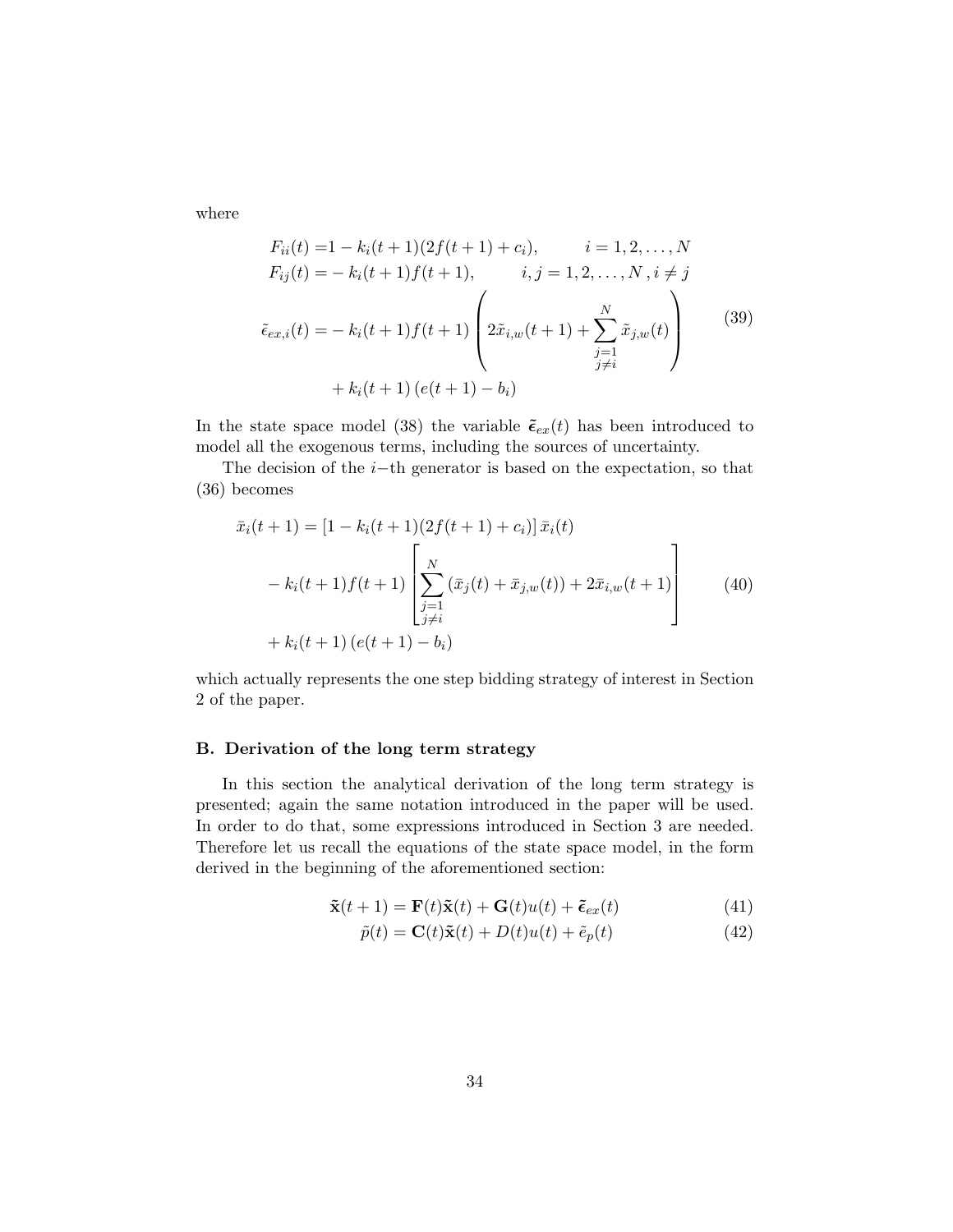Furthermore, the optimization index introduced at the beginning of the same section is needed:

$$
J_N(t) = E\left\{\sum_{\tau=t}^{t+N_h-1} \pi_N(\tau)\right\}
$$
  
= 
$$
E\left\{\sum_{\tau=t}^{t+N_h-1} \tilde{p}(\tau) (u(\tau) + \tilde{x}_{N,w}(\tau)) - C_N(u(\tau))\right\}
$$
 (43)

Now, substituting (42) into (43) and assuming that the coefficients of the cost function are constant (the reasonableness of this assumption has already been discussed in Section 2), after some calculations one achieves

$$
J_N(t) = E \Bigg\{ \sum_{\tau=t}^{t+N_h-1} \Big[ \big( \mathbf{C}(\tau) \tilde{\mathbf{x}}(\tau) + D(\tau) u(\tau) + \tilde{e}_p(\tau) + D(\tau) \tilde{x}_{N,w}(\tau) \big) u(\tau) + \mathbf{C}(\tau) \tilde{\mathbf{x}}(\tau) \tilde{x}_{N,w}(\tau) + \tilde{e}_p(\tau) \tilde{x}_{N,w}(\tau) \Bigg) - \Big( a_{w,N} + a_N + b_N u(\tau) + \frac{1}{2} c_N u(\tau)^2 \Big) \Big] \Bigg\}
$$
(44)

Letting the expectation inside the summation, and remembering that  $E\{\tilde{x}\tilde{y}\}$  =  $\bar{x}\bar{y}$  +  $Cov(x, y)$ , one gets

$$
J_N(t) = \sum_{\tau=t}^{t+N_h-1} \left[ \left( \mathbf{C}(\tau) \bar{\mathbf{x}}(\tau) + D(\tau) u(\tau) + e_p^n(\tau) \right) u(\tau) - \left( a_N^n(\tau) + b_N u(\tau) + \frac{1}{2} c_N u(\tau)^2 \right) \right]
$$
(45)

where

$$
a_N^n(t) = a_{w,N} + a_N - \mathbf{C}(t)\bar{\mathbf{x}}(\mathbf{t})\bar{x}_{N,w}(t) - Cov(\mathbf{C}(t)\tilde{\mathbf{x}}(t), \tilde{x}_{N,w}(t))
$$

$$
- \bar{e}_p(t)\bar{x}_{N,w}(t) - Cov(\tilde{e}_p(t), \tilde{x}_{N,w}(t))
$$

$$
e_p^n(t) = \bar{e}_p(t) + D(t)\bar{x}_{N,w}(t)
$$
(46)

The optimization problem can now be defined as the maximization of the index (45), constrained by the state update equation for the mean of the state. In fact, it is the mean that appears in (45) rather than the state itself. The update equation for the mean  $\bar{x}$  is obtained by taking the expectation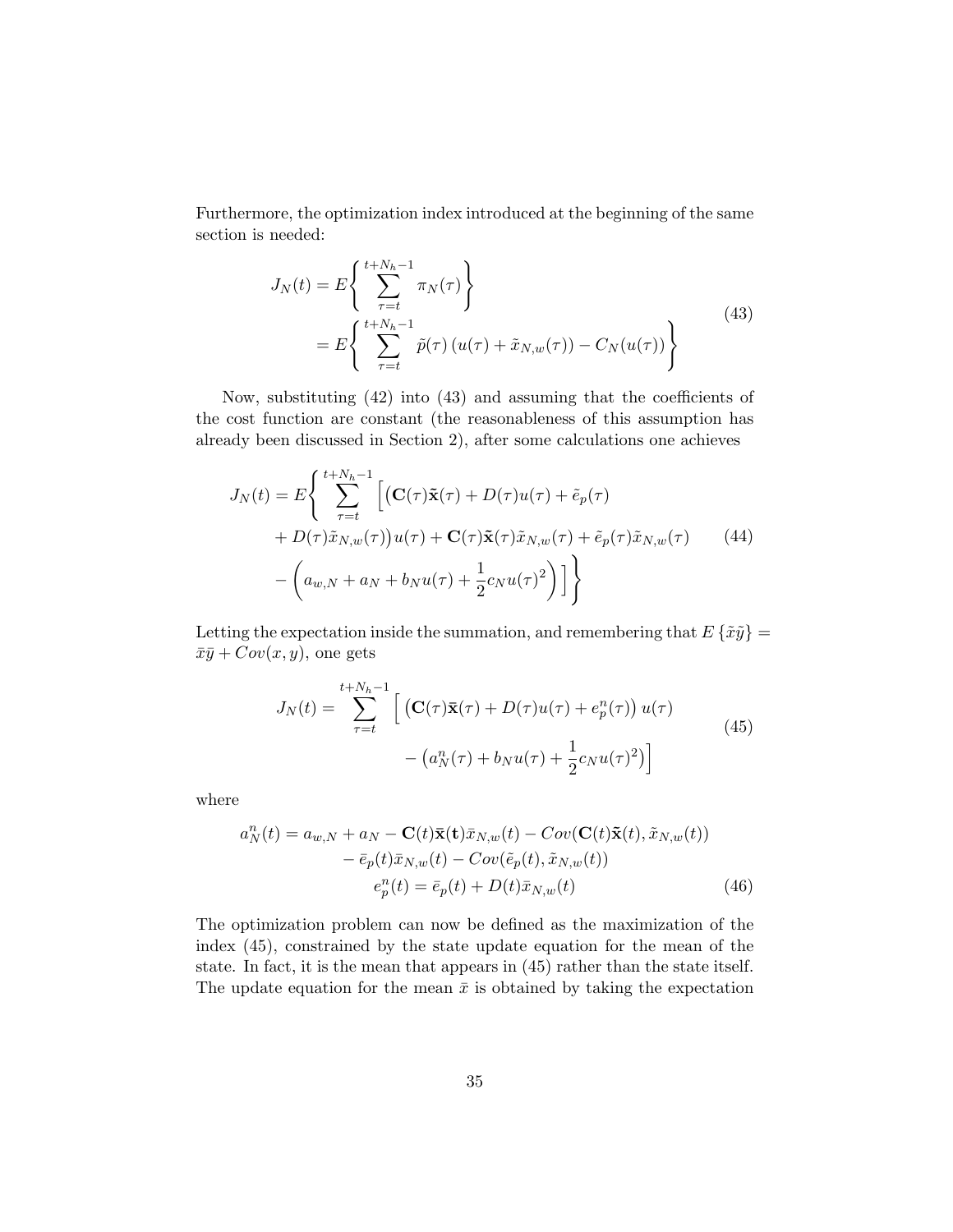on both sides of the equal sign in (41)

$$
\overline{\mathbf{x}}(t+1) = \mathbf{F}(t)\overline{\mathbf{x}}(t) + \mathbf{G}(t)u(t) + \overline{\epsilon}_{ex}(t)
$$
\n(47)

The Hamiltonian for this problem is then given by the following expression

$$
H(\mathbf{x}(t), \lambda(t+1), u(t), t) = \left[ \left( \mathbf{C}(t)\bar{\mathbf{x}}(t) + D(t)u(t) + e_p^n(t) \right)u(t) - \left( a_N^n(t) + b_N u(t) + \frac{1}{2}c_N u(t)^2 \right) \right]
$$
(48)  
+  $\lambda^T(t+1) \left( \mathbf{F}(t)\bar{\mathbf{x}}(t) + \mathbf{G}(t)u(t) + \bar{\epsilon}_{ex}(t) \right)$ 

From now on, the substitution  $H(\mathbf{x}, \boldsymbol{\lambda}, u, t) = H(\mathbf{x}(t), \boldsymbol{\lambda}(t+1), u(t), t)$  is performed for the sake of readability. The first order condition for stationarity

$$
\frac{\partial H(\bar{\mathbf{x}}, \mathbf{\lambda}, u, t)}{\partial u(t)} = 0
$$
\n(49)

has to be imposed. Solving this equation for the input  $u(t)$  leads to

$$
u(t) = \frac{\mathbf{G}^{T}(t)\mathbf{\lambda}(t+1) - b_{N} + e_{p}^{n}(t) + \mathbf{C}(t)\bar{\mathbf{x}}(t)}{c_{N} - 2D(t)}
$$
(50)

The second order derivative of the Hamiltonian turns out to be

$$
\frac{\partial^2 H(\bar{\mathbf{x}}, \mathbf{\lambda}, u, t)}{\partial^2 u(t)} = 2D(t) - c_N = -2f(t) - c_N < 0 \tag{51}
$$

which ensures that the stationarity point is a maximum point, being both  $f(t)$  and  $c_N$  positive. Following the development of the classical maximum principle for discrete systems, see for instance Ravn (1999), one can derive the costate equation

$$
\mathbf{\lambda}(t) = \frac{dH(\bar{\mathbf{x}}, \mathbf{\lambda}, u, t)}{d\bar{\mathbf{x}}(t)} = \mathbf{C}^{T}(t)u(t) + \mathbf{C}^{T}(t)\bar{x}_{N,w}(t) + \mathbf{F}^{T}(t)\mathbf{\lambda}(t+1)
$$
(52)

Let us assume a linear relation between the Lagrangian multiplier  $\lambda(t)$  and the mean state vector  $\bar{\mathbf{x}}(t)$ 

$$
\mathbf{\lambda}(t) = \mathbf{S}(t)\bar{\mathbf{x}}(t) + \mathbf{M}(t) \tag{53}
$$

After some calculations involving the substitution of (50) and (53) into the state update (47), one can achieve the update equation for the Lagrangian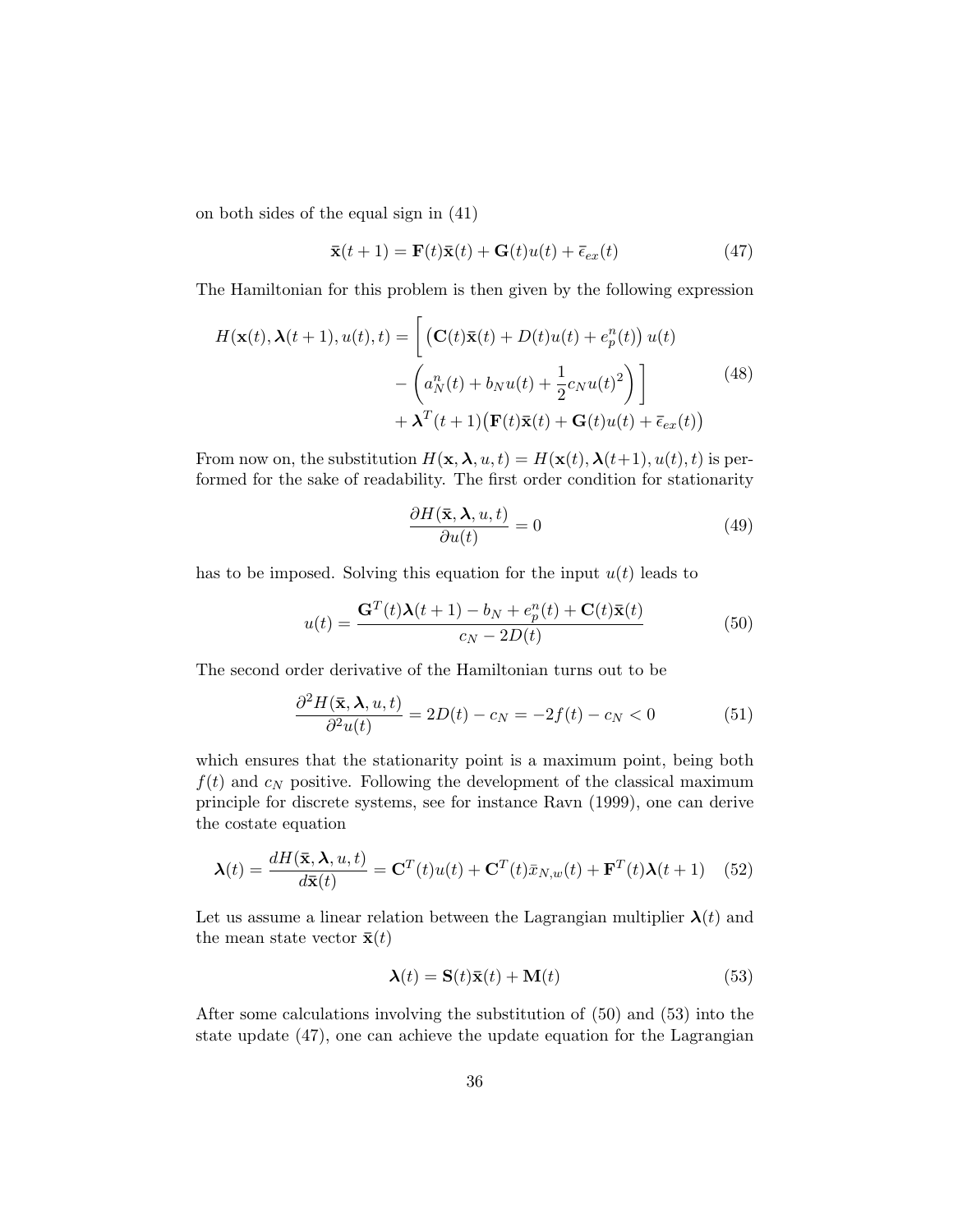multiplier  $\lambda(t)$ , which is given by

$$
\mathbf{\lambda}(t+1) = \mathbf{S}(t+1) \left[ (c_N - 2D(t)) - \mathbf{G}(t) \mathbf{G}^T(t) \mathbf{S}(t+1) \right]^{-1}
$$

$$
\cdot \left[ (c_N - 2D(t)) \mathbf{F}(t) \overline{\mathbf{x}}(t) + (c_N - 2D(t)) \overline{\epsilon}_{ex}(t) + \mathbf{G}(t) \left( \mathbf{G}^T(t) \mathbf{M}(t+1) - b_N + e_p^n(t) + \mathbf{C}(t) \overline{\mathbf{x}}(t) \right) \right] + \mathbf{M}(t+1)
$$
(54)

The update equations for the matrices  $S(t)$  and  $M(t)$  defined in (53) are still to be determined. By combining (52) and (53), one gets

$$
\mathbf{\lambda}(t) = \mathbf{S}(t)\bar{\mathbf{x}}(t) + \mathbf{M}(t) = \mathbf{C}^T(t)(u(t) + \bar{x}_{N,w}(t)) + \mathbf{F}^T(t)\mathbf{\lambda}(t+1)
$$
(55)

The expressions (50) and (54) have to be substituted into the rightmost side of (55). Grouping together all the elements multiplied by  $\bar{\mathbf{x}}(t)$ , the equal sign on the right of (55) is always true if

$$
\mathbf{S}(t) = \mathbf{C}^{T}(t) \frac{\mathbf{C}(t)}{c_N - 2D(t)} + \left(\frac{\mathbf{C}^{T}(t)\mathbf{G}^{T}(t)}{c_N - 2D(t)} + \mathbf{F}^{T}(t)\right) \cdot \mathbf{S}(t+1) [(c_N - 2D(t)) - \mathbf{G}(t)\mathbf{G}^{T}(t)\mathbf{S}(t+1)]^{-1} \qquad (56) \cdot [(c_N - 2D(t))\mathbf{F}(t) + \mathbf{G}(t)\mathbf{C}(t)]
$$

and

$$
\mathbf{M}(t) = \mathbf{C}^{T}(t) \left[ \frac{-b_{N} + e_{p}^{n}(t)}{c_{N} - 2D(t)} + \bar{x}_{N,w}(t) \right] + \left( \frac{\mathbf{C}^{T}(t)\mathbf{G}^{T}(t)}{c_{N} - 2D(t)} + \mathbf{F}^{T}(t) \right)
$$

$$
\cdot \left\{ \mathbf{M}(t+1) + \mathbf{S}(t+1) \left[ (c_{N} - 2D(t)) - \mathbf{G}(t)\mathbf{G}^{T}(t)\mathbf{S}(t+1) \right]^{-1} (57)
$$

$$
\cdot \left[ (c_{N} - 2D(t))\bar{\epsilon}_{ex}(t) + \mathbf{G}(t) \left( \mathbf{G}^{T}(t)\mathbf{M}(t+1) - b_{N} + e_{p}^{n}(t) \right) \right] \right\}
$$

The sequences  $S(t)$  and  $M(t)$  can be calculated backwardly using (56), (57) and imposing the final conditions  $\mathbf{S}(t + N_h) = 0, \mathbf{M}(t + N_h) = 0$ . With the values of  $S(t)$  and  $M(t)$ , (53) and (47) are substituted into (50). The resulting equation is then solved in the variable  $u(t)$  to obtain the optimal